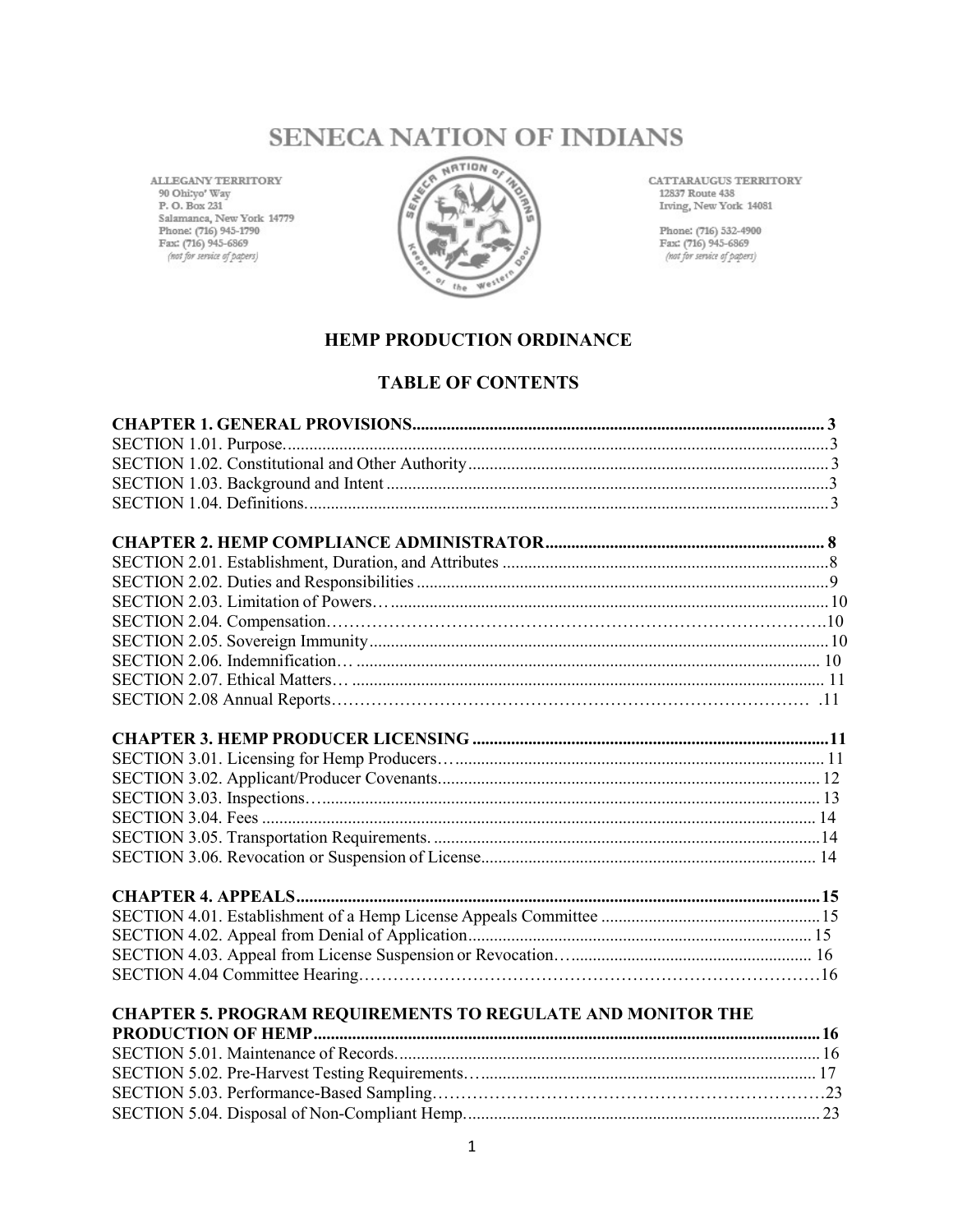| SECTION 5.05. Enforcement, Negligent Violations, Culpable Violations, and Corrective Action Plans25 |  |
|-----------------------------------------------------------------------------------------------------|--|
|                                                                                                     |  |
|                                                                                                     |  |
|                                                                                                     |  |

#### **CHAPTER 6. SUBMISSION OF ORDINANCE AS AMENDED AND MISCELLANEOUS PROVISIONS….......................................................................................................................................29**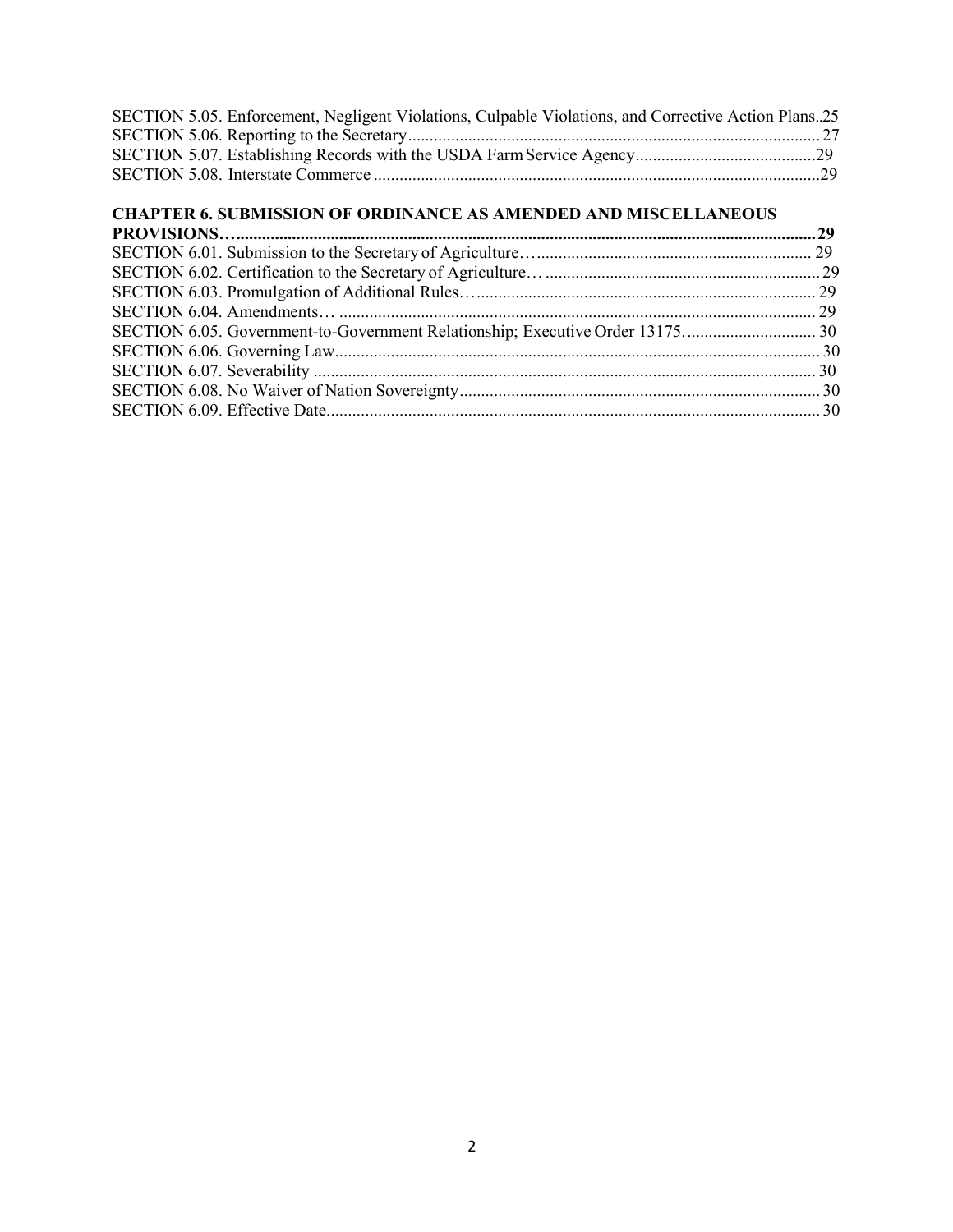# **CHAPTER 1 GENERAL PROVISIONS**

### **SECTION 1.01. PURPOSE**

This Ordinance shall govern the cultivation of hemp on Seneca Nation Territories. Nation regulation of hemp production is necessary to protect the health, security, and general welfare of the Nation.

### **SECTION 1.02. CONSTITUTIONAL AND OTHER AUTHORITY**

This Ordinance is consistent with and implements Section XIII of the Nation Constitution which provides as follows: "The Council shall have the power to make laws not inconsistent with this Constitution." This Law is also consistent with and implements Article 23 of the United Nations Declaration on the Rights of Indigenous Peoples which provides as follows: "Indigenous peoples have the right to determine and develop priorities and strategies for exercising their right to development. In particular, indigenous peoples have the right to be actively involved in developing and determining health, housing and other economic and social programmes affecting them and, as far as possible, to administer such programmes through their own institutions."

### **SECTION 1.03. BACKGROUND AND INTENT**

The Seneca Nation, a federally-recognized sovereign Indian nation, exercises its inherent rights of sovereignty to promote the self-determination and economic sovereignty of the Nation by regulating hemp production on Nation Territory to the fullest extent permitted by Nation and federal law.

### **SECTION 1.04. DEFINITIONS**

- A. "Acceptable hemp THC level" means when a laboratory tests a sample, it must report the total delta-9 tetrahydrocannabinol content concentration level on a dry weight basis and the measurement of uncertainty. The acceptable hemp THC level for the purpose of compliance with the requirements of State or Tribal hemp plans or the USDA hemp plan is when the application of the measurement of uncertainty to the reported total delta-9 tetrahydrocannabinol content concentration level on a dry weight basis produces a distribution or range that includes 0.3 percent or less THC. For example, if the reported total delta-9 tetrahydrocannabinol content concentration level on a dry weight basis is 0.35 percent and the measurement of uncertainty is  $\pm 0.06$  percent, the measured total delta-9 tetrahydrocannabinol content concentration level on a dry weight basis for this sample ranges from 0.29 percent to 0.41 percent. Because 0.3 percent is within the distribution or range, the sample is within the acceptable hemp THC level for the purpose of plan compliance. This definition of "acceptable hemp THC level" affects neither the statutory definition of hemp, 7 U.S.C. 1639o (1), in the 2018 Farm Bill nor the definition of "marihuana," 21 U.S.C. 802  $(16)$ , in the CSA.
- B. "Agricultural Marketing Service or AMS" means the Agricultural Marketing Service of the U.S. Department of Agriculture.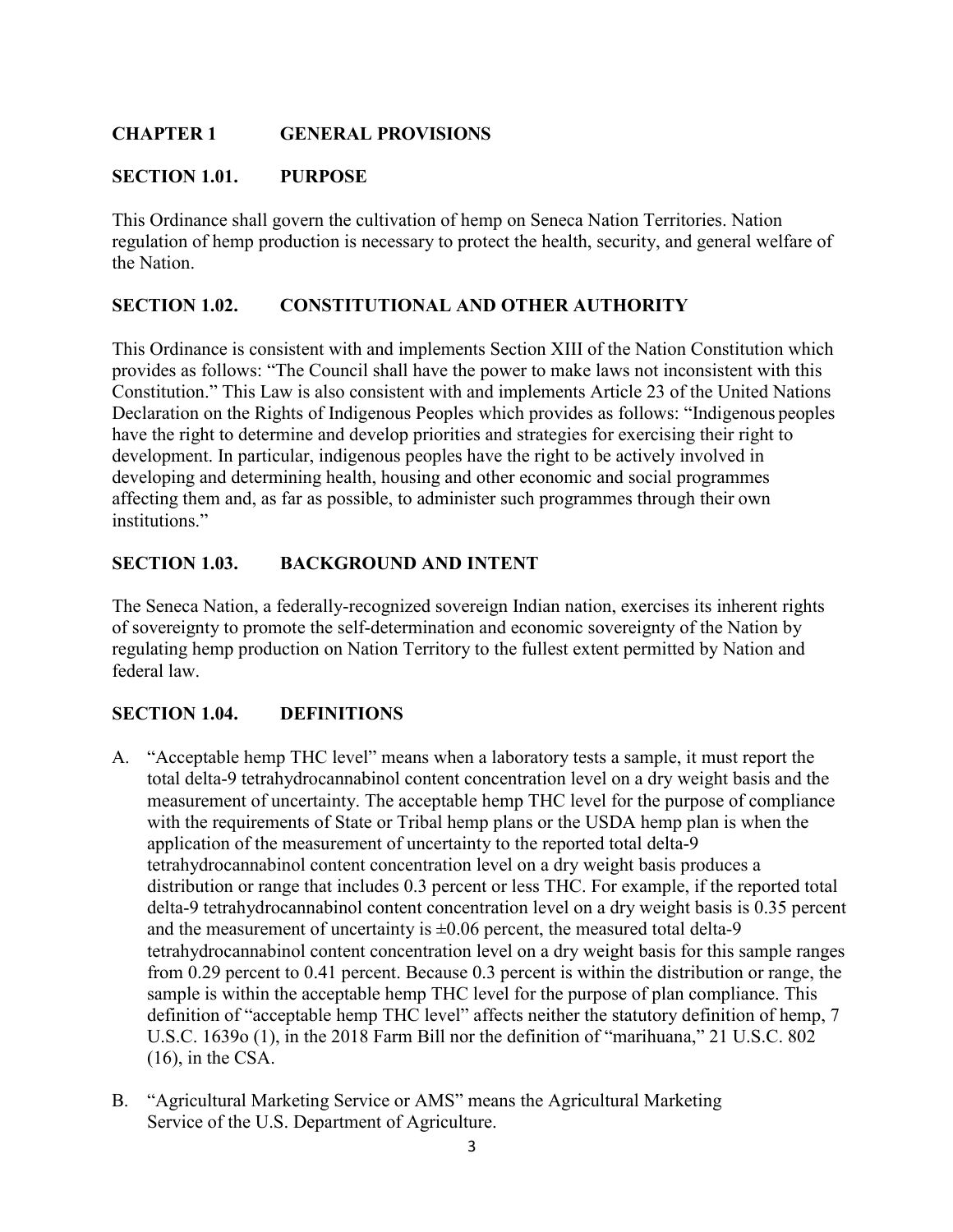- C. "Applicant" means a Person requesting licensure under this Ordinance.
- D. "Audit" means an official inspection of an individual's or organization's accounts and paperwork or documentation by an independent body.
- E. "CAC/GL" means Codex Alimentarius Commission Guideline.
- F. "Cannabidiol" or "CBD" is one of at least 113 active cannabinoids identified in *Cannabis Sativa L.* CBD can be produced by extracting the cannabinoid from hemp.
- G. "Cannabis" means a genus of flowering plants in the family Cannabaceae of which *Cannabis Sativa* is a species, and *Cannabis Indica* and *Cannabis ruderalis* are subspecies thereof. Cannabis refers to any form of the plant in which the delta-9 tetrahydrocannabinol concentration on a dry weight basis has not yet been determined.
- H. "Corrective action plan" means a plan by the HCA for correcting a negligent violation or non-compliance with the Ordinance, its terms, the applicable law(s), and/or orders issued by the HCA.
- I. "Council" means the Seneca Nation Council.
- J. "Criminal background check" means the Federal Bureau of Investigation's Identity History Summary.
- K. "Culpable mental state greater than negligence" means to act intentionally, willfully, knowingly, recklessly, or with criminal negligence.
- L. "Decarboxylated" means the completion of the chemical reaction that converts THC-acid (THCA) into delta-9 THC, the intoxicating component of cannabis. The decarboxylated value is also calculated using a molecular mass conversion ratio that sums delta-9 THC and eighty-seven and seven tenths (87.7) percent of THC-acid  $((delta-9 THC) + (0.877 * THCA)).$
- M. "Decarboxylation" means the removal or elimination of carboxyl group from a molecule or organic compound.
- N. "Delta-9 tetrahydrocannabinol" or "THC" means it is the primary psychoactive component of cannabis. For purposes of this Ordinance, delta-9 THC and THC are interchangeable.
- O. "Disposal" means an activity that transitions the non-compliant product into a nonretrievable or non-ingestible form. Such activities include plowing, tilling, or disking plant material into the soil; mulching, composting, chopping, or bush mowing plant material into green manure; burning plant material; burying plant material into the earth and covering with soil.
- P. "Drug Enforcement Agency or DEA" means the United States Drug Enforcement Administration.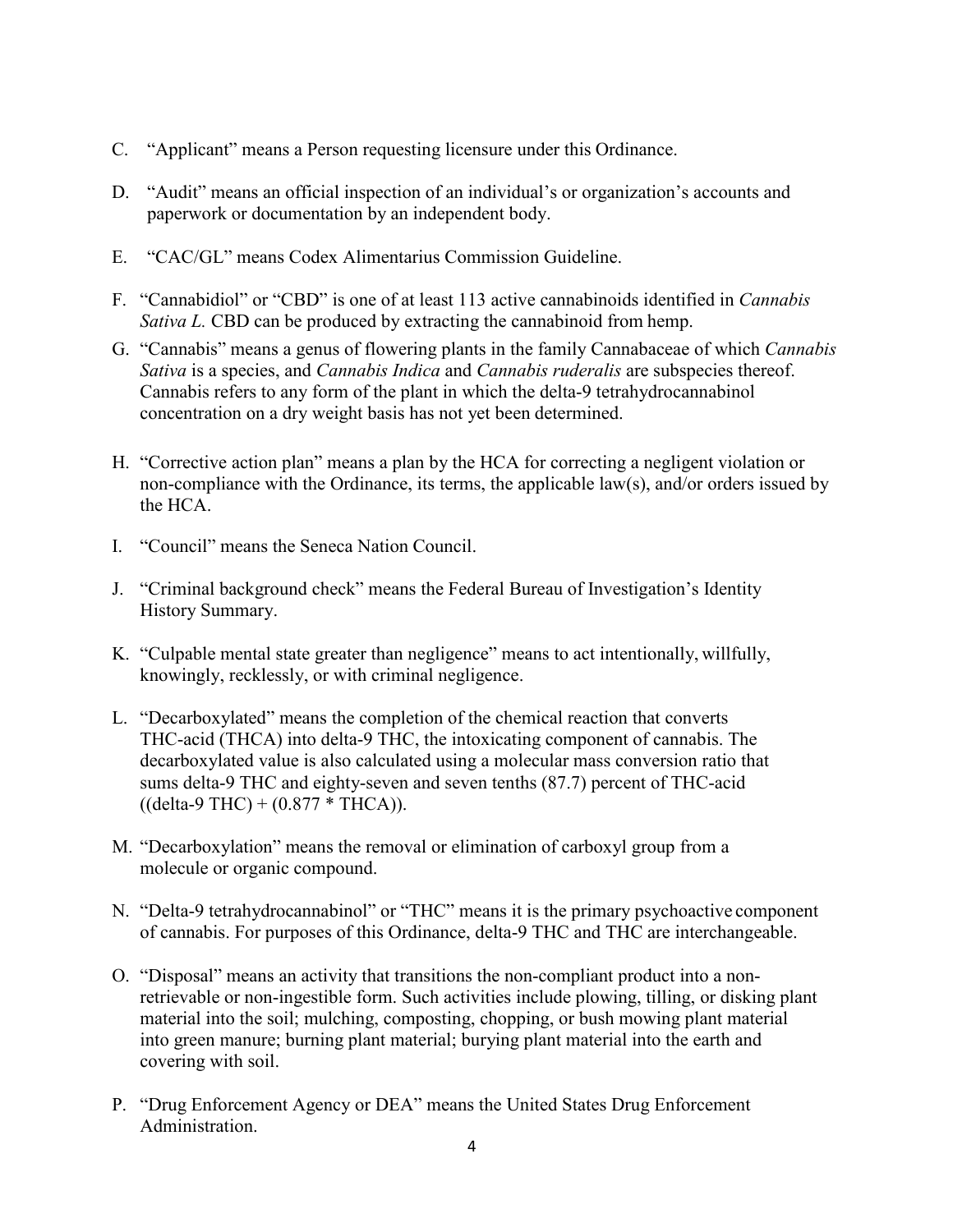- Q. "Dry weight basis" means the ratio of the amount of moisture in a sample to the amount of dry solid in a sample. A basis for expressing the percentage of a chemical in a substance after removing the moisture from the substance. Percentage of THC on a dry weight basis means the percentage of THC, by weight, in a cannabis item (plant, extract, or other derivative), after excluding moisture from the item.
- R. "Entity" means a corporation, joint stock company, association, limited partnership, limited liability partnership, limited liability company, irrevocable trust, estate, charitable organization, or other similar organization, including any such organization participating in the hemp production as a partner in a general partnership, a participant in a joint venture, or a participant in a similar organization.
- S. "Farm Service Agency or FSA" means an agency of the United States Department of Agriculture.
- T. "Gas chromatography or GC" means a type of chromatography in analytical chemistry used to separate, identify, and quantify each component in a mixture. GC relies on heat for separating and analyzing compounds that can be vaporized without decomposition.
- U. "GPS" means Global Positioning System.
- V. "Handle" means to harvest or store hemp plants or hemp plant parts prior to the delivery of such plants or plant parts for further processing. ''Handle'' also includes the disposal of cannabis plants that are not hemp for purposes of chemical analysis and disposal of such plants.
- W. "Hemp" or "Industrial hemp" means the plant species Cannabis sativa L. and any part of that plant, including the seeds thereof and all derivatives, extracts, cannabinoids, isomers, acids, salts, and salts of isomers whether growing or not, with a total delta-9 tetrahydrocannabinol concentration of not more than 0.3 percent on a dry weight basis.
- X. "Hemp Compliance Administrator" (or "HCA") means the Seneca Nation's officer, or its designee, responsible for regulating and monitoring the production of Hemp within Seneca Nation Territories, as established by this Ordinance. The term may include employees, agents, and other designees of the HCA.
- Y. "Hemp Product" means a product of industrial hemp that meets one or more of the following descriptions:
	- 1. (a) The product does not include any living hemp plants, viable seeds, leaf materials, floral materials, or delta-9 THC content above 0.3 percent; and (b) Does include, without limitation, the following products: bare stalks, bast fiber, hurd fiber, nonviable roots, nonviable seeds, seed oils, and plant extracts (excluding products containing delta-9 THC above 0.3 percent);
	- 2. The product is CBD that was derived from hemp, in accordance with this Ordinance; or
	- 3. The product is CBD that is approved as a prescription medication by the United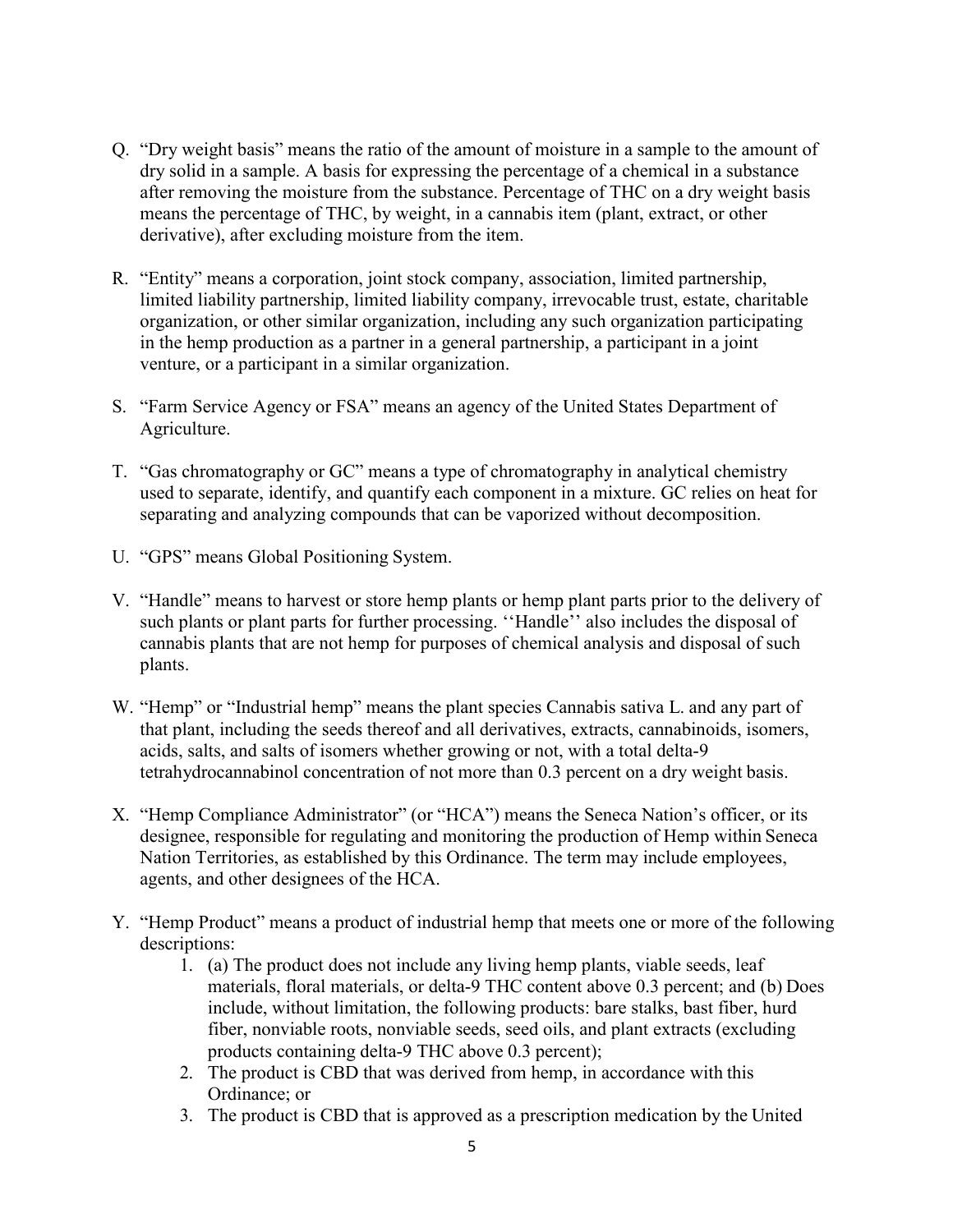States Food and Drug Administration.

- Z. "High-performance liquid chromatography" or "HPLC" means a type of chromatography technique in analytical chemistry used to separate, identify, and quantify each component in a mixture. HPLC relies on pumps to pass a pressurized liquid solvent containing the sample mixture through a column filled with a solid adsorbent material to separate and analyze compounds.
- AA. "Information sharing system" means the database that allows USDA to share information collected under State, Tribal, and USDA plans with Federal, State, Tribal, and local law enforcement.
- BB. "Key Participant" means a sole proprietor, a partner in a partnership, or a person with executive managerial control in a corporation. A person with executive managerial control includes persons such as the chief executive officer, chief operating officer and chief financial officer, and does not include non-executive managers such as farm or field workers or shift managers.
- CC. "Location ID" means the unique identifier initiated by the Applicant and established by the Hemp Compliance Administrator. The Location ID consists of a unique set of GPS coordinates for each Lot where Hemp will be grown, and each building where Hemp will be handled, stored, processed, or distributed.
- DD. "Lot" means a contiguous area in a field, greenhouse, or indoor growing structure containing the same variety or strain of cannabis throughout the area. The term lot also means the terms "farm," "tract," "field," and "subfield" as these are terms used by FSA in 7 CFR (Code of Federal Regulations) § 718.2 to define lot.
- EE."Maximum residue limit(s)" or "MRLS or MRLs" means the maximum concentration of a residue that is legally tolerated.
- FF. "Measurement of Uncertainty" or "MU" means the parameter, associated with the result of a measurement, that characterizes the dispersion of the values that could reasonably be attributed to the particular quantity subject to measurement.
- GG. "Member" or "Nation member" means any person, regardless of age, who is an enrolled member of the Nation.
- HH. "Negligence" means failure to exercise the level of care that a reasonably prudent person would exercise in complying with the regulations set forth under this part.
- II. "Non-Compliant Hemp" means hemp found to be outside the acceptable hemp THC level.
- JJ. "Ordinance" means the Seneca Nation Hemp Plan as amended as an Ordinance.
- KK. "Person" means an individual or business entity.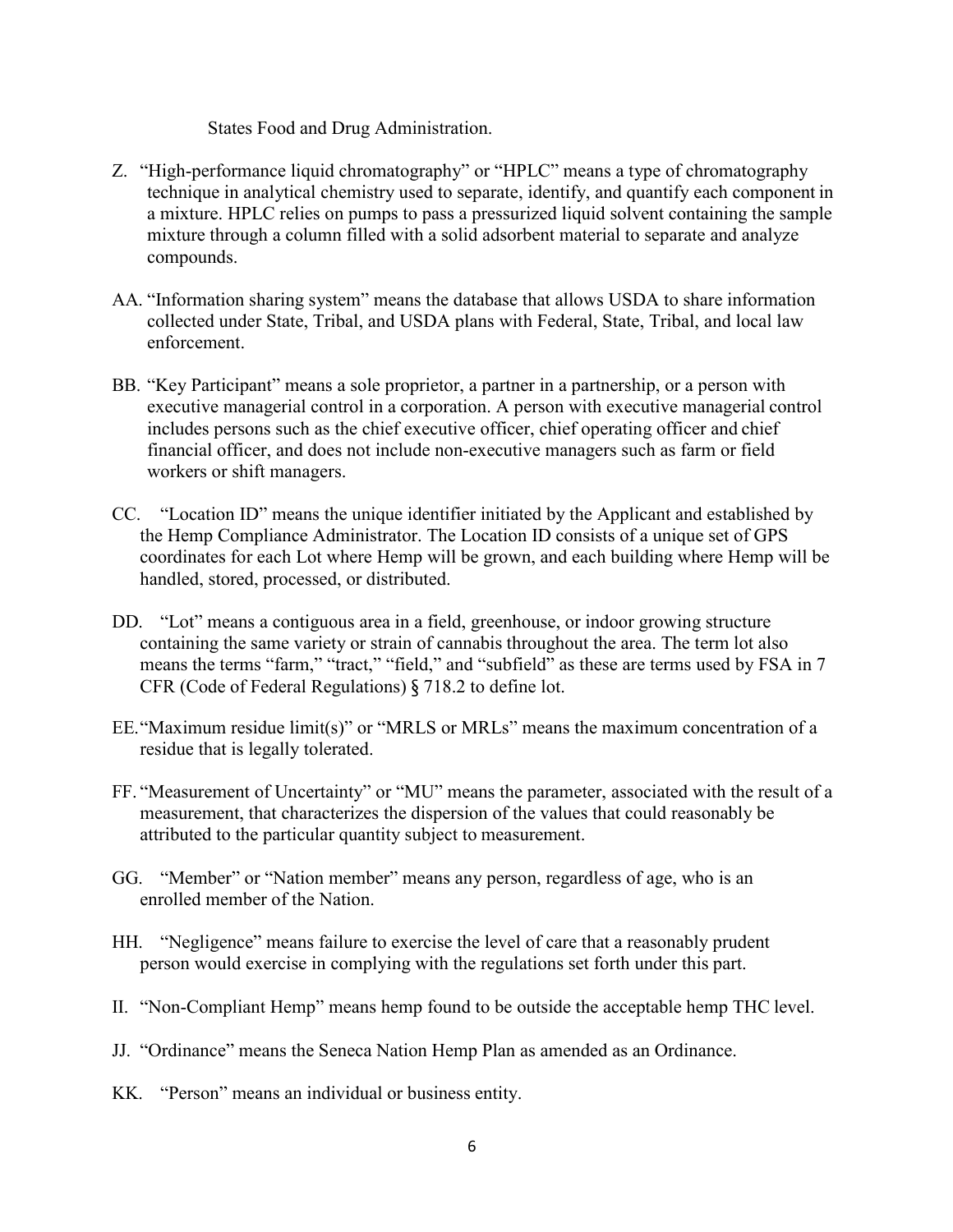- LL."Pesticide" means any substance or mixture of substances intended to:
	- a. Prevent, destroy, control, repel, attract, or mitigate any pest; or
	- b. Be used as a plant regulator, defoliant, or desiccant; or
	- c. Be used as a nitrogen stabilizer.
- MM. "Plan" means the Seneca Nation Hemp Production Plan.
- NN. "Pre-harvest sample" means a representative sample taken from a particular Lot collected in accordance with the procedures established by this Ordinance.
- OO. "Produce" means to grow hemp plants for market, or for cultivation for market, on Seneca Nation Territory.
- PP. "Producer" means a Person authorized and licensed to grow, handle, store, and market hemp at one or more specified locations on the Territory of the Seneca Nation.
- QQ. "Post-decarboxylation" means in the context of testing methodologies for THC concentration levels in hemp, means a value determined after the process of decarboxylation that determines the potential total delta-9 tetrahydrocannabinol content derived from the sum of the THC and THCA content and reported on a dry weight basis. The postdecarboxylation value of THC can be calculated by using a chromatograph technique using heat, gas chromatography, through which THCA is converted from its acid form to its neutral form, THC. Thus, this test calculates the total potential THC in a given sample. The post-decarboxylation value of THC can also be calculated by using a liquid chromatograph technique, which keeps the THCA intact. This technique requires the use of the following conversion: [Total THC =  $(0.877 \times THCA)$  + THC] which calculates the potential total THC in a given sample. See the definition for decarboxylation.
- RR. "Remediation" means the process of rendering non-compliant cannabis, compliant. Remediation can occur by removing and destroying flower material, while retaining stalk, stems, leaf material, and seeds. Remediation can also occur by shredding the entire plant into a biomass-like material, then re-testing the shredded biomass material for compliance.
- SS. "Representative Sample" means a sample with an adequate number of units that are intended to ensure that the sample accurately portrays the material being sampled.
- TT. "Reverse distributor" means a person who is registered with the DEA in accordance with 21 CFR (Code of Federal Regulations) § 1317.15 to dispose of marijuana under the Controlled Substances Act.
- UU. "Sampling Agent" means a tribally-designated law enforcement agent with the required Seneca Nation and USDA training authorized to collect hemp samples.
- VV. "Secretary" means the Secretary of the United States Department of Agriculture.
- WW."Seneca Nation" or "Nation" means the Seneca Nation, a federally recognized Indian Tribe, including its political subdivisions and instrumentalities.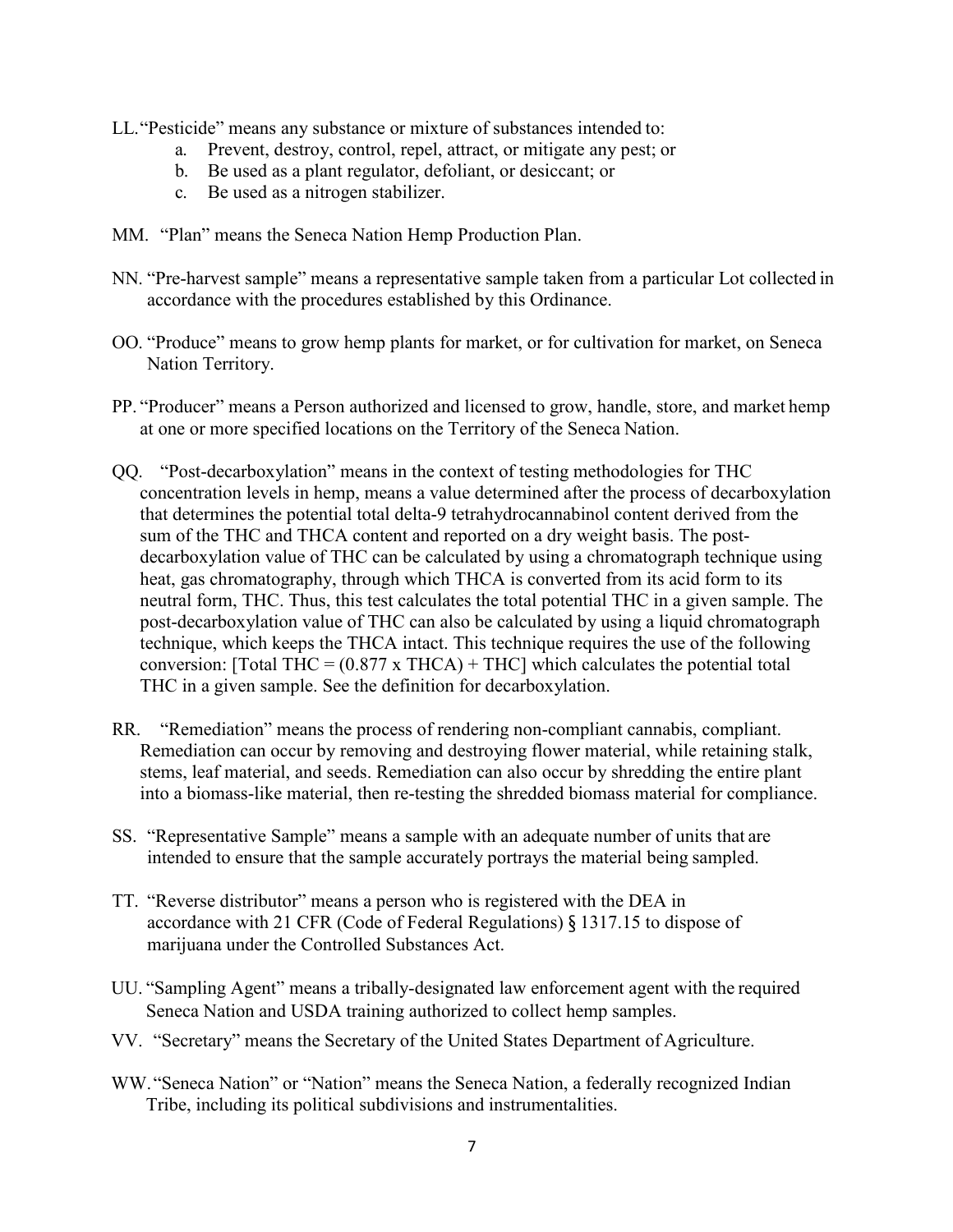- XX. "Seneca Nation Territories" means (1) all lands within the limits of any Seneca reservation; (2) any lands which are held by the Nation or individual and subject to restriction against alienation by the United States; and (3) Seneca Settlement Act lands.
- YY. "THCA or THCa" means delta-nine-tetrahydrocannabinolic acid.
- ZZ. "Total THC" means the Total THC is the value determined after the process of decarboxylation, or the application of a conversion factor if the testing methodology does not include decarboxylation, that expresses the potential total delta-9 tetrahydrocannabinol content derived from the sum of the THC and THCA content and reported on a dry weight basis. This post-decarboxylation value of THC can be calculated by using a chromatograph technique using heat, such as gas chromatography, through which THCA is converted from its acid form to its neutral form, THC. Thus, this test calculates the total potential THC in a given sample. The total THC can also be calculated by using a liquid chromatograph technique, which keeps the THCA intact. This technique requires the use of the following conversion: [Total THC =  $(0.877 \text{ x})$ ] THCA) + THC] which calculates the potential total THC in a given sample.
- AAA. "Volunteer cannabis plant" means any cannabis plant that renders itself without cultivation.

### **CHAPTER 2. HEMP COMPLIANCE ADMINISTRATOR**

### **SECTION 2.01 ESTABLISHMENT, DURATION, AND ATTRIBUTES**

A. The Seneca Nation hereby establishes the Hemp Compliance Administrator (HCA) asthe regulatory body for the production of Hemp on Nation Territory, in accordance with this Ordinance.

B. The HCA is under the directive of the Seneca Nation Council, and may fulfill any and all obligations of the Council under this Ordinance.

C. In carrying out its purpose under this Ordinance, the HCA shall operate as an instrumentality of the Nation and shall function as an arm of the Nation.

- 1. The term limit shall be at the discretion of the Council.
- 2. The HCA shall be appointed by the Council and must be:
	- 1. A Member of the Seneca Nation.
	- 2. At least twenty-five (25) years of age.
	- 3. Free of felony convictions in any tribal, state, or federal jurisdictions.
	- 4. Free of financial interest or active participation in hemp production or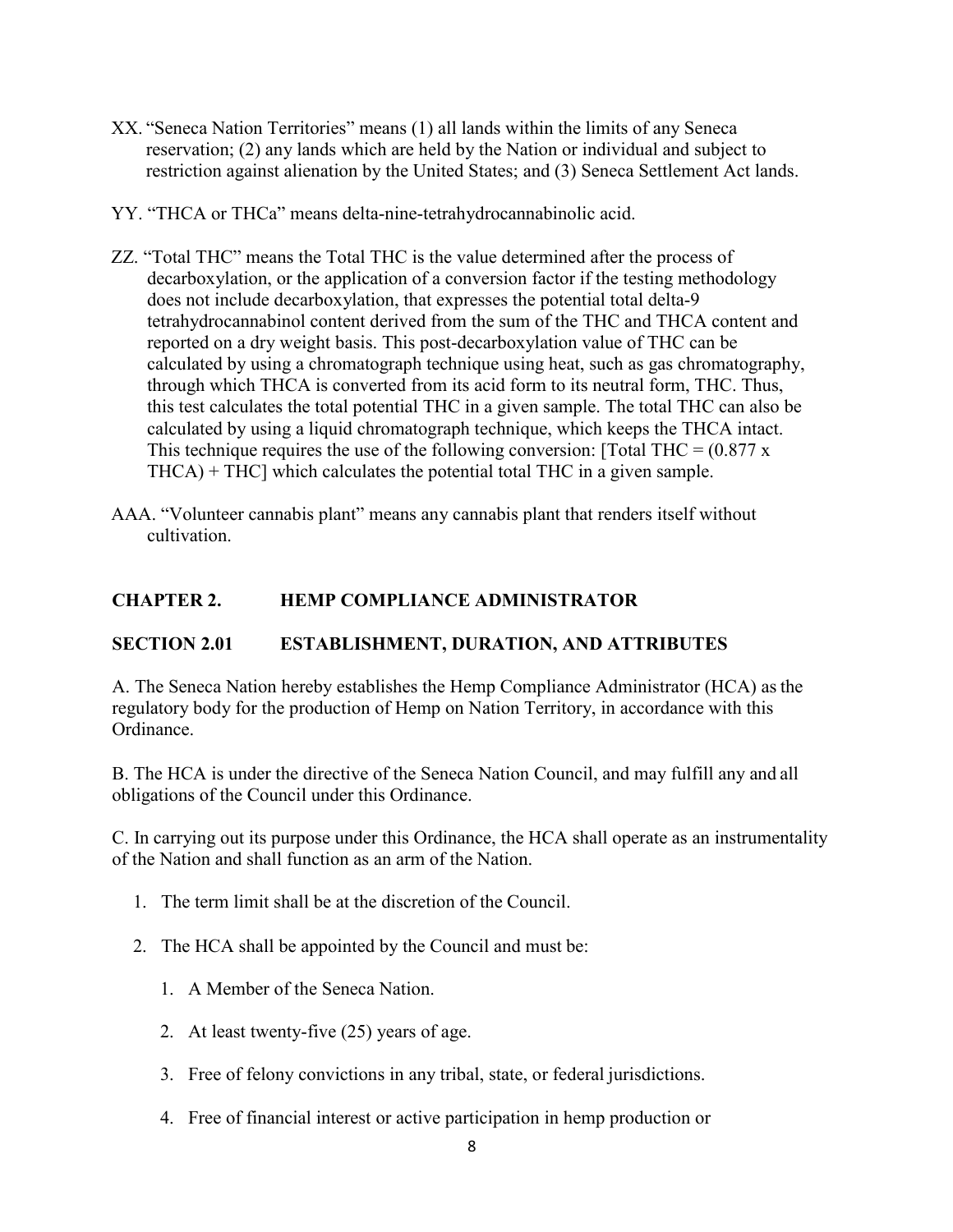employment by a Producer under this Ordinance.

- 5. Removal. The Seneca Nation may remove the HCA for the following reasons: conviction of a felony, neglect of duty, malfeasance in office, misfeasance in office, misconduct in any way, any conduct that threatens the honesty or integrity of the Hemp Program or otherwise violates the letter or intent of this Law or other applicable Nation law, or for other good cause shown.
- 6. Vacancies. The Council shall appoint an HCA when the position becomes vacant.
- 7. Training, Equipment, and Staff. The Seneca Nation shall provide the HCA with adequate training, equipment, and compensation to fully carry out its duties.

# **SECTION 2.02. DUTIES AND RESPONSIBILITIES**

- 1. The HCA shall have the authority and responsibility to enforce the provisions of this Ordinance.
- 2. The HCA:
	- 1. May issue or deny licensure for the production of hemp on Seneca Nation Territories.
	- 2. Shall have access to and inspect, examine, photocopy, and audit all papers, books, and records, and property with regards to hemp operations conducted on Nation Territory.
	- 3. Shall ensure Producers' compliance with this Ordinance and all Nation laws or policies applicable to the cultivation of hemp; and Federal laws, rules and regulations regarding hemp. This includes investigating any suspicion of wrongdoing associated with any hemp activities and reporting any potential criminal violations to law enforcement.
	- 4. Shall assess and approve Location ID's on Seneca Nation Territories.
	- 5. Shall assess and evaluate the potential environmental impacts of a hemp business' proposed operations.
	- 6. Shall inspect, audit, examine, and monitor all hemp-related operations, including:
		- i. Performing, with the Sampling Agent, pre-harvest testing, or post-harvest testing (where applicable);
		- ii. Inspecting and copying relevant records;
		- iii. Conducting, with the Sampling Agent, annual inspections of, or at a minimum, a random group of Producers to verify that hemp is not produced in violation of this Ordinance, at an interval of once per growing season (calendar year).
	- 7. Shall supervise the disposal or remediation of all Non-Compliant Hemp. This may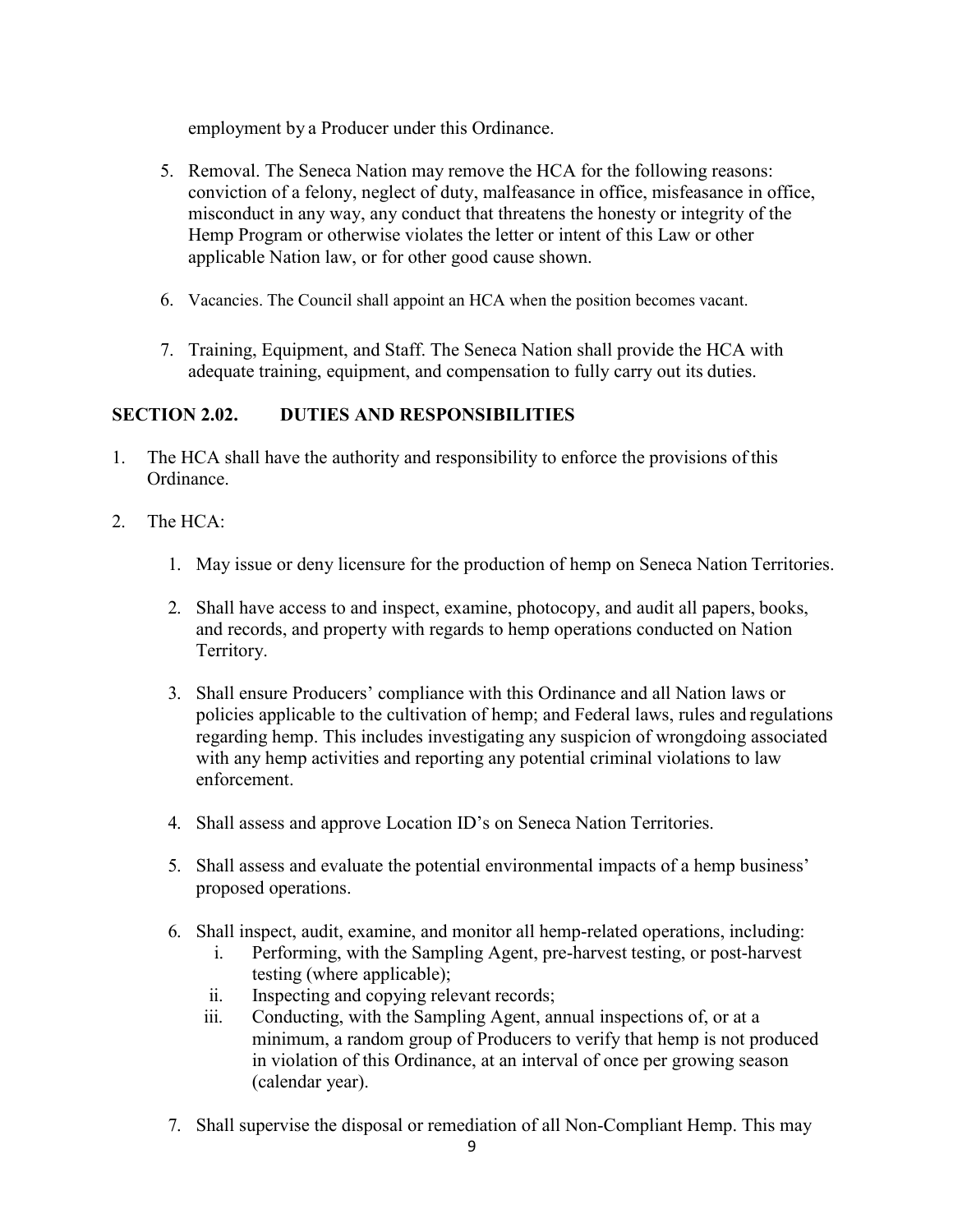come in the form of in-person verification by the HCA or its designee, or alternative requirements that direct growers to provide pictures, videos, or other proof that disposal or remediation occurred successfully. Disposal and remediation means are described at AMS's website.

- 8. Shall comply with all reporting and recordkeeping requirements, in accordance with Section 5.05.
- 9. Shall provide immediate notice to the USDA of adverse test results. May revoke or suspend a Hemp License for violations of Nation laws or policies applicable to the cultivation of Hemp or any violations of this Ordinance in accordance with the procedures in Section 5.04.
- 10. May assess civil fines against any Person(s) in violation of this Ordinance. Any civil fines collected shall be submitted to the Nation's Fiscal Department.
- 11. Shall adopt policies and procedures to support the implementation of this Ordinance.
- 12. Shall educate and inform Nation members and the surrounding local communities about the Nation's hemp program.

# **SECTION 2.03 LIMITATION OF POWERS**

The HCA shall not regulate the Nation or any entities except with respect to the activities of the Hemp Production Program.

# **SECTION 2.04. COMPENSATION**

The HCA, including its employees, agents, and other designees shall be compensated in an amount determined by Nation Council.

# **SECTION 2.05. SOVEREIGN IMMUNITY**

- A. The HCA shall enjoy all of the privileges and immunities of the Nation, except as specifically limited by this Law, including sovereign immunity from suit in state, federal, or tribal court.
- B. The HCA shall have no authority to waive the sovereign immunity of the Nation, the Designee, or any other Nation entity.
- C. Notwithstanding any other provision herein, the HCA's immunity from suit shall at all times be deemed waived for actions against the office initiated by the Nation Council.

# **SECTION 2.06. INDEMNIFICATION**

The Nation shall indemnify the HCA against expenses reasonably incurred in the pursuit of their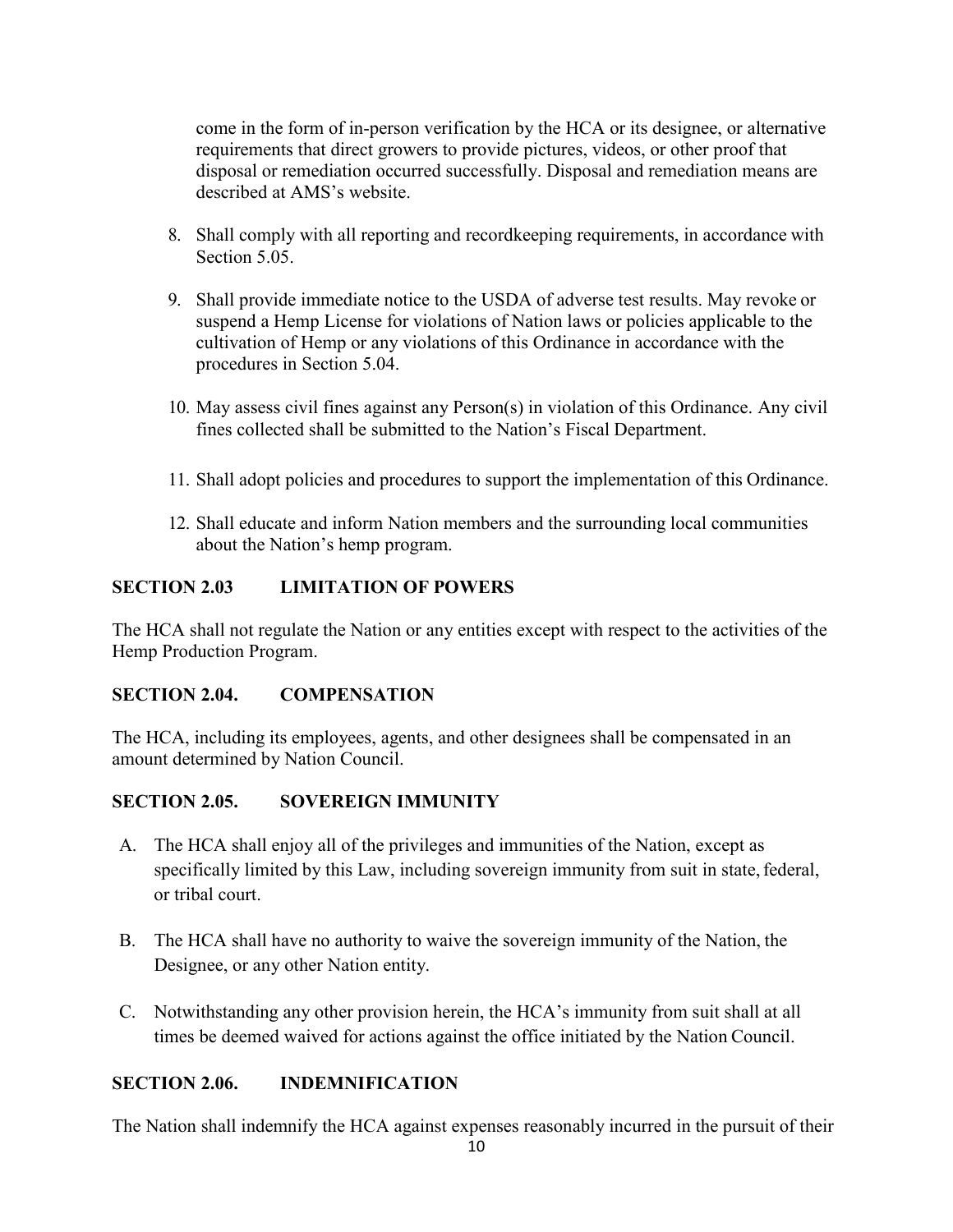duties and activities performed on behalf of the Ordinance, directly or indirectly, including but not limited to lawsuits, costs and attorney fees, in defense of any action suit or proceeding, civil or criminal, in which such designee is made a party by reason of being or having been the HCA. However, no such person shall have the right of reimbursement or indemnity in relation to matters which they shall be adjudged in such action, suit or proceeding to be liable for dereliction of duty or for misconduct in the performance of such duty. The right of indemnity shall also apply to claims or suits which are settled, where the court having jurisdiction oversuch matter approves the settlement, or where the HCA approves the claim. The right of indemnity shall be in addition to all other rights to which an HCA may be entitled.

# **SECTION 2.07. ETHICAL MATTERS**

The HCA shall be considered a "public official" for purposes of the Nation's Ethics Law.

# **SECTION 2.08. ANNUAL REPORTS**

The HCA shall provide an annual report to the Nation Council summarizing the HCA's official actions to keep the Nation Council fully informed as to the status of Hemp Production on Nation Territory.

# **CHAPTER 3. HEMP PRODUCER LICENSING**

Subject to the provisions under this Ordinance, a Producer may plant, grow, cultivate, harvest, sample, test, process, transport, market, and transfer hemp to the greatest extent allowed under Nation and federal law.

# **SECTION 3.01. LICENSING FOR HEMP PRODUCERS**

- A. Only a Person licensed with the HCA under this Section may grow, handle, store, and market hemp. A Person licensed under this Section will be classified a Producer.
	- 1. Any Person found to be growing, handling, storing, and marketing hemp without a license is subject to enforcement provisions under this Ordinance.
- B. Each Applicant shall provide a complete criminal background check with their application.
- C. Applicants for licensing under this Section must submit to the HCA, in a form and manner determined by the HCA, the following information:
	- 1. For an individual Producer:
		- i. The Applicant's (non-business entity) full name;
		- ii. The Applicant's telephone number, email address (if available), residential address, mailing address, or another form of contact information; and
		- iii. The Applicant's license number (for renewals).
	- 2. For a business entity Producer: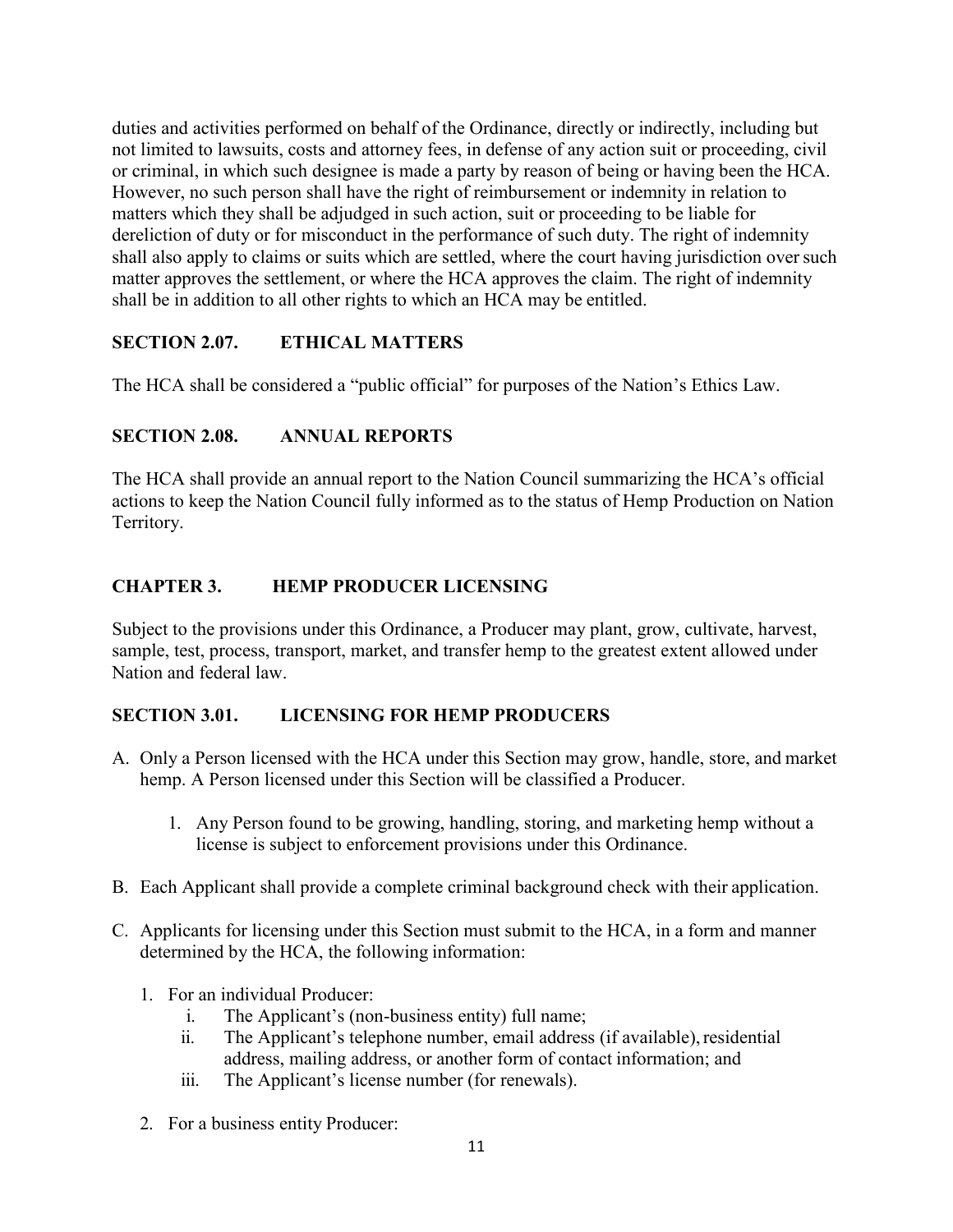- i. Full name of business entity;
- ii. Address of the principal business location;
- iii. Full name, title, and email (if available) of each employee required to submit a criminal background check;
- iv. Employer Identification Number (EIN); and
- v. The Applicant's license number (for renewals).
- 3. The Location ID for each Lot where Hemp will be grown;
- 4. GPS map and legal land description for each Location ID;
- 5. Payment in the amount and form determined by the HCA for licensure; and
- 6. Any other information the HCA determines necessary pursuant to this subsection.
- D. New Producer applications shall be accepted on a rolling basis.
- E. Licensure under this subsection is a personal privilege and is not transferable to any other person, business, or entity.
- F. A Producer licensed under this subsection must keep records for a minimum of three (3) years, and as otherwise required by the HCA.
- G. The Nation shall assign each Producer a license identifier in a format prescribed by the USDA.
- H. Producer licenses must be renewed prior to license expiration. Licenses are not automatically renewed. Applications for renewal shall be subject to the same terms, information collection requirements, and approval criteria as provided in this Ordinance for initial applications unless there has been an amendment to the regulations in this Ordinance since approval of the initial or last application.
- I. Seneca Nation hemp producer licenses shall be valid until December 31 of the year three years after the year in which license was issued.
- J. Current and valid licenses may be renewed by submitting a renewal application to the HCA no later than thirty (30) days prior to the date of the License expiration.

# **SECTION 3.02. APPLICANT/PRODUCER COVENANTS**

By submitting an application, the Applicant acknowledges and agrees to the following minimum terms and conditions:

A. Any information provided to the Hemp Compliance Administrator, or designee, may be provided to the United States Department of Agriculture (USDA) and law enforcement agencies without further notice to Applicant or Producer;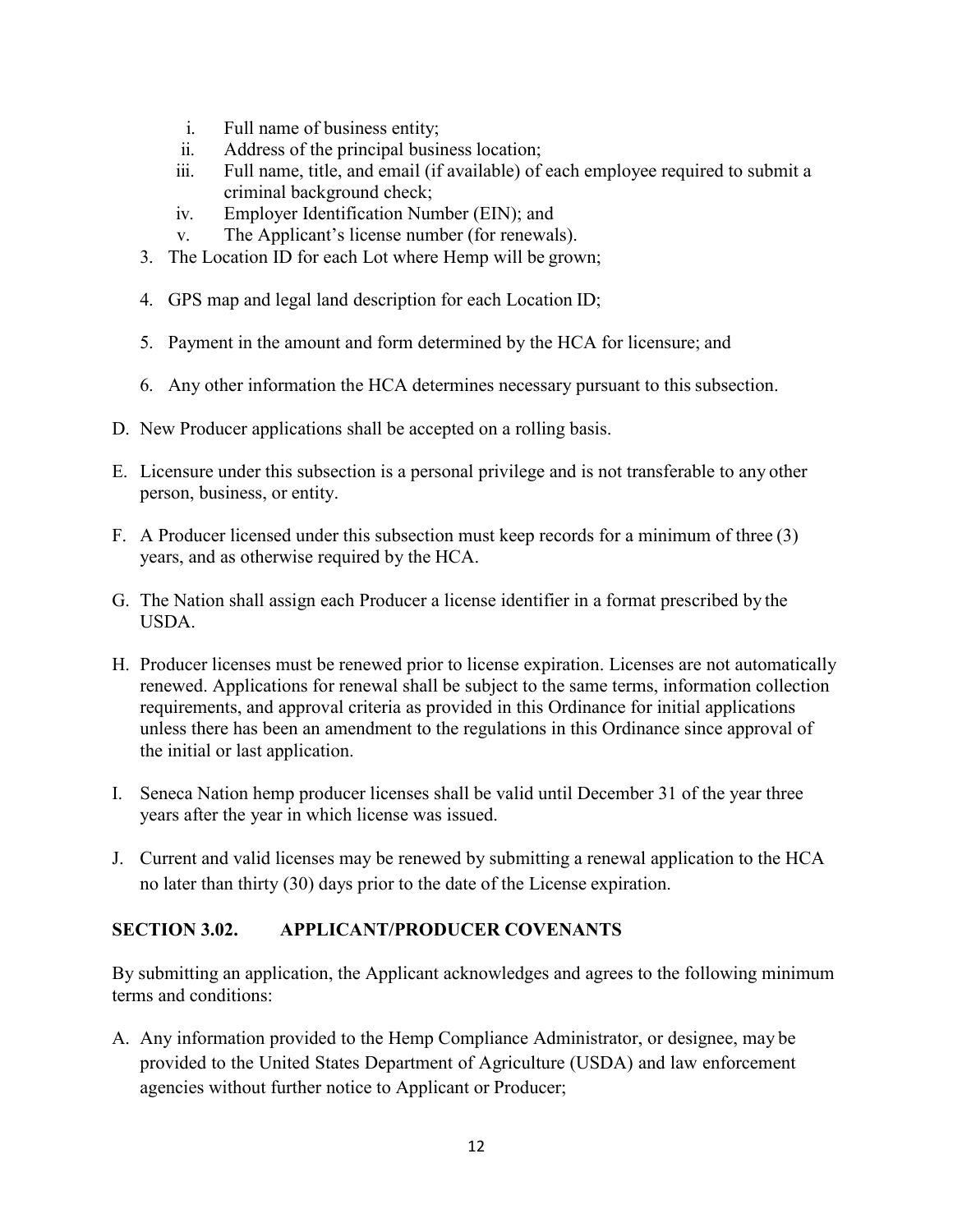- B. Applicants must have the legal right to produce hemp for each Location ID provided in the application, and the legal authority to grant the HCA access for inspection, auditing, sampling, and testing.
- C. The Applicant or Producer shall allow and fully cooperate with any inspection and sampling that the HCA deems necessary, including granting unrestricted access to the HCA on the licensed premises;
- D. The Applicant or Producer shall submit all required reports by the applicable due-date specified by the Hemp Compliance Administrator;
- E. Applicants shall obtain and submit their Federal Bureau of Investigation (FBI) criminal identity history summary or other acceptable background check as determined by the Seneca Nation and USDA to the Hemp Compliance Administrator;
- F. The Applicant or Producer must report any controlled substance felony convictions under federal law to the Nation within five (5) Seneca Nation business days of receiving notice of such conviction; and
- G. The Applicant or Producer shall report any material changes to the HCA concerning application contents, business operations, Key Participants, Location ID, and any other information that may alter the way their Hemp Production License is regulated within five (5) Seneca Nation business days of the material change.

# **SECTION 3.03. INSPECTIONS**

- A. The HCA, with the tribally designated law enforcement agent, shall have the authority to conduct at least one (1) random inspection of a licensed premise at any point during the crop's growth phase and to take a representative sample of each Lot to verify compliance with all requirements of the license issued.
- B. The inspection sites shall be selected at random among all Producers at intermittent points throughout the calendar year, selection method and sampling times are to be determined by the HCA.
- C. Inspection visits may be conducted at any time by the HCA during regular business hours or within a twenty-four (24) hour notice outside of business hours. The HCA and its designee, including the Sampling Agent, shall be granted unrestricted access to the licensed premises and unrestricted access to all plants, parts, and seeds within the Location ID, whether growing or harvested, and all land, buildings, and other structures used for the cultivation, handling, and storage of hemp, and all documents and records pertaining to the Producer's Hemp business.
	- 1. The Seneca Nation must maintain information, available to Producers, about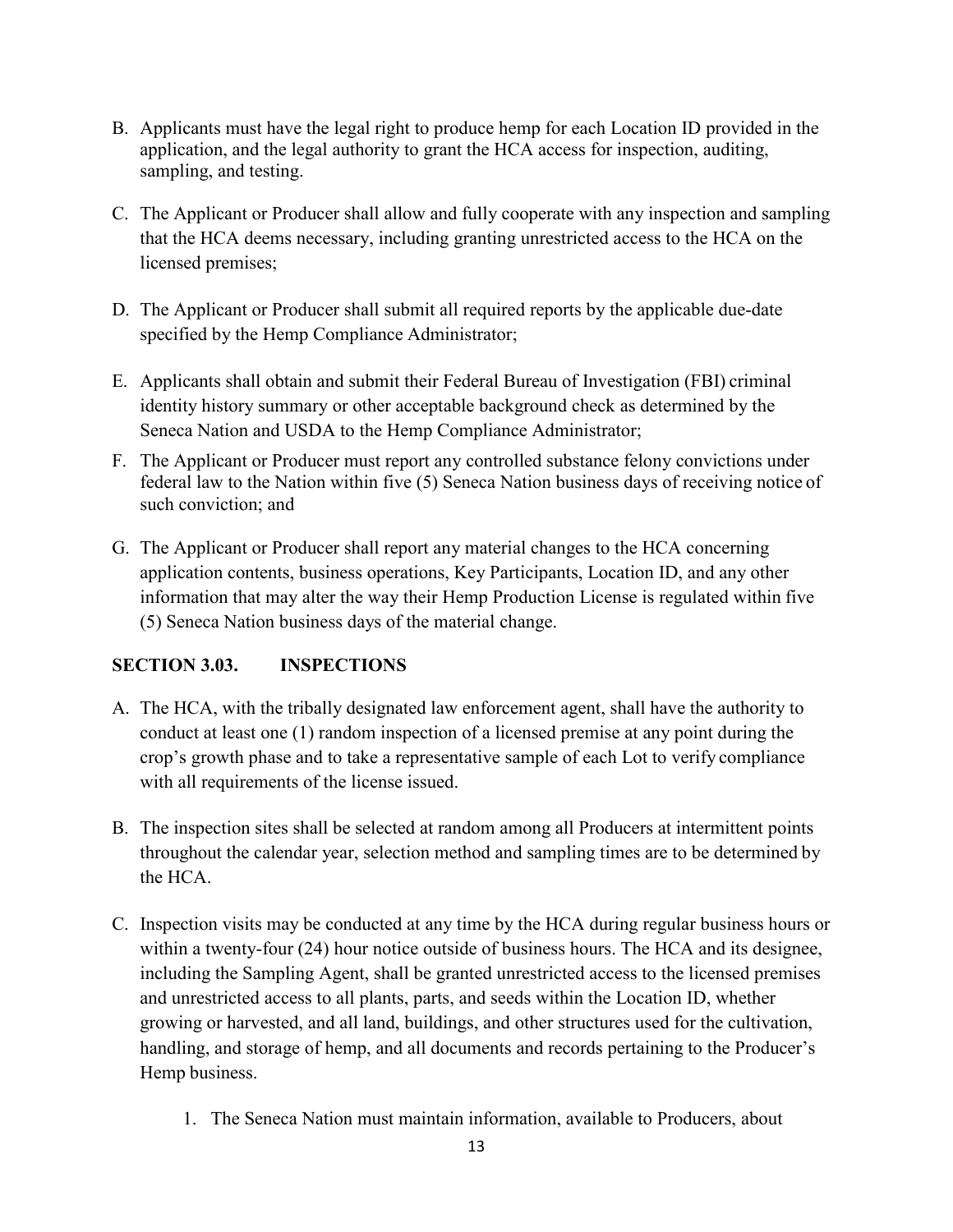trained sampling agents.

- D. All samples collected by the HCA shall become the property of the Nation and no compensation shall be owed by the Nation for such samples.
- E. The Nation shall keep test results for all hemp tested for a minimum of three (3) years.
- F. If a crop is determined to contain a tetrahydrocannabinol (THC) concentration exceeding the acceptable hemp THC level, the Hemp Compliance Administrator, with the required aid of the tribally designated law enforcement agent, may seize, detain, or dispose of the crop pursuant to Section 5.03.
- G. If it is found that during inspection, voluntary cannabis is growing outside of an authorized outdoor growing plot, proper disposal methods will be followed pursuant to Section 5.03.

# **SECTION 3.04. FEES**

The HCA shall charge an application fee for each license under this Ordinance. The HCA may set and collect additional fees, including license renewal and testing fees, in amounts that are reasonable and necessary to cover the costs of administering and enforcing the Ordinance. All revenue shall be utilized to defray the costs of administering this Ordinance.

# **SECTION 3.05. TRANSPORTATION REQUIREMENTS**

The Producer, or a designated representative of the Producer, responsible for the transportation of hemp or hemp products must ensure that the following documentation accompanies the hemp at all times during transport:

- A. A copy of the license that corresponds to the licensed premise from which the hemp originated;
- B. A copy of the pre-harvest test results or post-harvest test results that correspond to the hemp in transit as identified by the Location ID that accompanies the hemp;
- C. A copy of a transport manifest that includes all information required to be documented by the Nation; and
- D. Any other documentation that may be required by the HCA.

# **SECTION 3.06. REVOCATION OR SUSPENSION OF HEMP LICENSE**

The HCA may decline to grant a new license, may decline to renew an existing license, and may revoke or suspend a license already granted at any time for any Producer if such Person violates:

A. Any provision of this Ordinance;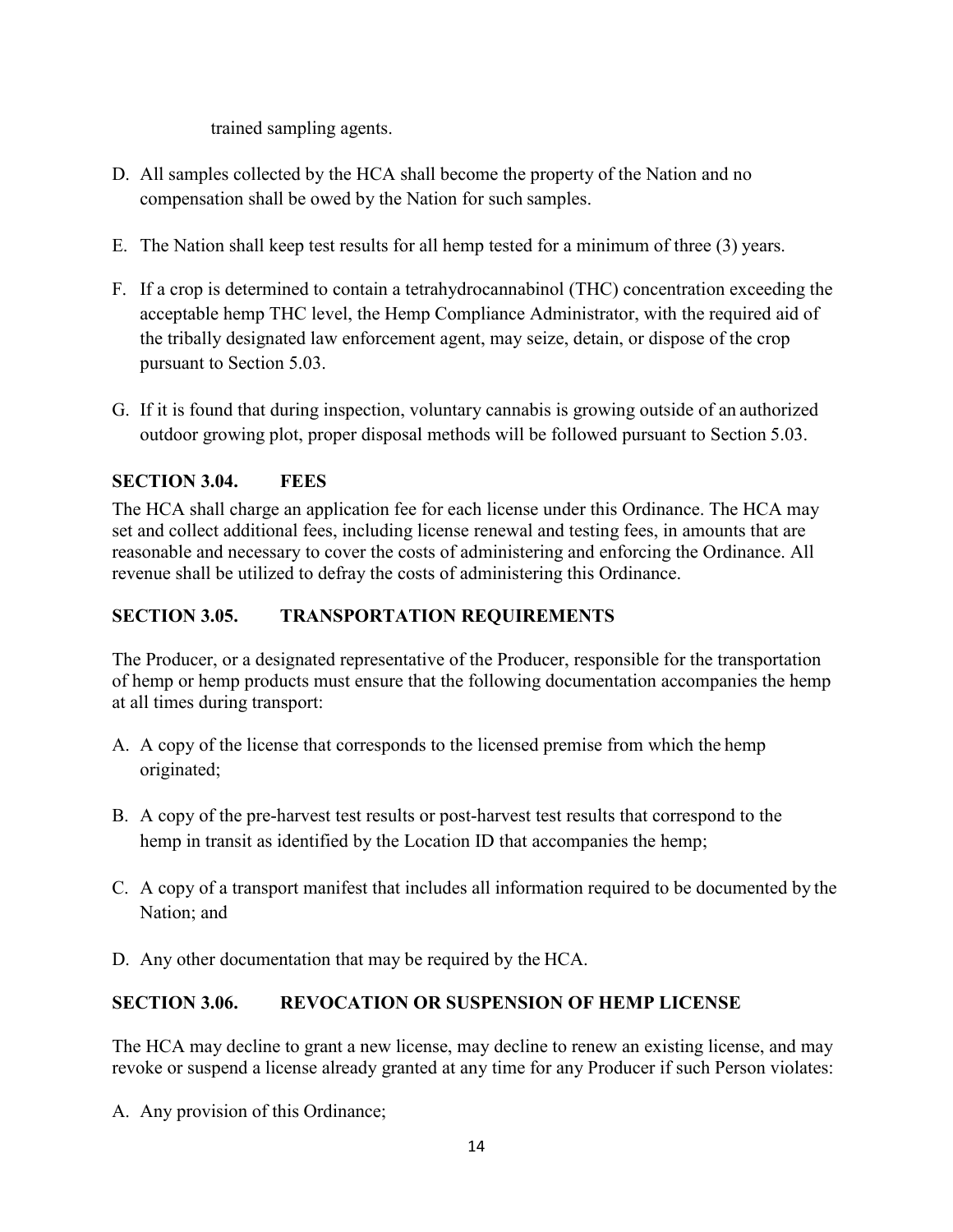- B. A rule promulgated by the HCA in furtherance of this subsection; or
- C. Any Nation law or policy applicable to the cultivation of hemp.

# **CHAPTER 4. APPEALS**

# **SECTION 4.01. ESTABLISHMENT OF A HEMP LICENSE APPEALS COMMITTEE**

- 1. The Seneca Nation establishes the Seneca Nation Hemp Appeals Committee to resolve claims against the HCA or its designee in the denial, suspension, or revocation of licensure under the Seneca Nation Hemp Production Ordinance.
- 2. The Committee shall be comprised of three (3) members, and an additional two (2) alternate members authorized to fill temporary vacancies, conflicts of interest, or other unforeseen circumstances that may inhibit the participation of members.
- 3. Members shall be appointed by Council as follows: one (1) shall reside on the Allegany Territory and serve a four (4) year term, one (1) shall reside on the Cattaraugus Territory and serve a four (4) year term, and one (1) shall be an ex-officio Councilor and serve an initial two (2) year term and subsequent four (4) year terms. Three (3) members shall be required to conduct business.
- 4. Committee members shall not have any controlled substance related felonies within ten (10) years of appointment. Committee members shall have experience in the following fields: law, policy, business, or other commensurate related experience.
- 5. A committee member shall recuse himself or herself from reviewing any appeal asrequired to prevent any actual conflict of interest or so as to avoid the appearance of impropriety.
- 6. In the event that a Committee member is temporarily unable to serve, an alternate Committee member shall be appointed and seated, by order of his or her appearance on the list of alternates, as authorized by the Seneca Nation Council and until such time as the regular Committee member is able to resume his or her duties.
- 7. The Committee members shall be paid for his or her services in an amount determined by Council.
- 8. Any decision by the Committee under this Ordinance is not subject to review, enforcement or modification in any state or federal court or by any authority outside the Nation.

# **SECTION 4.02. APPEAL FROM DENIAL OF APPLICATION**

Any Applicant that is denied licensure by the HCA or its designee may appeal to the Committee.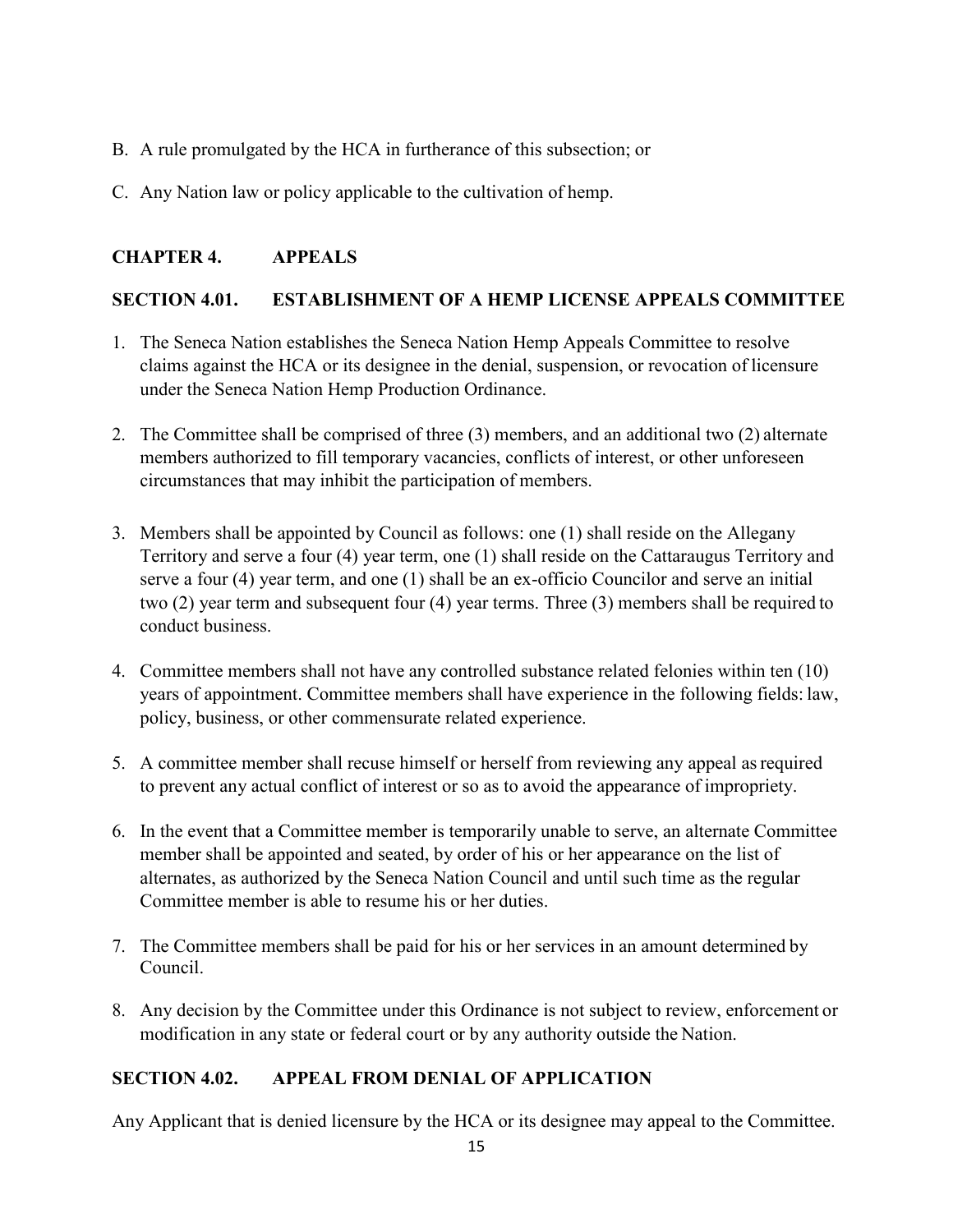Requests for an appeal shall be made in writing postmarked within fifteen (15) Seneca Nation business days of the date of the HCA's or designee's adverse decision. The Committee will schedule a hearing within thirty (30) Seneca Nation business days of receiving the request. Persons requesting an appeal may indicate within their request whether thirty (30) Seneca Nation business days would create an unreasonable hardship.

# **SECTION 4.03. APPEAL FROM LICENSE SUSPENSION OR REVOCATION**

Any Person whose License has been suspended or revoked by the HCA or its designee may appeal to the Committee. Requests for an appeal shall be made in writing postmarked within fifteen (15) Seneca Nation business days of the date of the HCA's or designee's suspension or revocation decision. The Committee will schedule a hearing within thirty (30) Seneca Nation business days of receiving the request. Persons requesting an appeal may indicate within their request whether thirty (30) Seneca Nation business days would create an unreasonable hardship.

# **SECTION 4.04. COMMITTEE HEARING**

- 1. Hearings shall be conducted in accordance with the Bylaws established by the Committee.
- 2. The Committee shall not be required to accept or consider information or documentation that was not compliant with application deadlines established.
- 3. Hearings shall occur at a time, date and location designated by the Committee.
- 4. Appellant shall appear in person at the assigned hearing time. Failure to appear on time shall constitute grounds for dismissal of the appeal.
- 5. The decision shall be made by majority vote of Committee members.
- 6. The decision of the Committee shall be final.

# **CHAPTER 5. PROGRAM REQUIREMENTS TO REGULATE AND MONITOR THE PRODUCTION OF HEMP**

The Seneca Nation assumes primary regulatory authority over the production of hemp to the fullest extent permitted by law and in accordance with this Ordinance. The Nation intends to implement a strong and effective regulatory and enforcement system that will preserve the public safety and health of its members.

# **SECTION 5.01. MAINTENANCE OF RECORDS**

A. The HCA shall collect, and retain for a period of at least three (3) calendar years: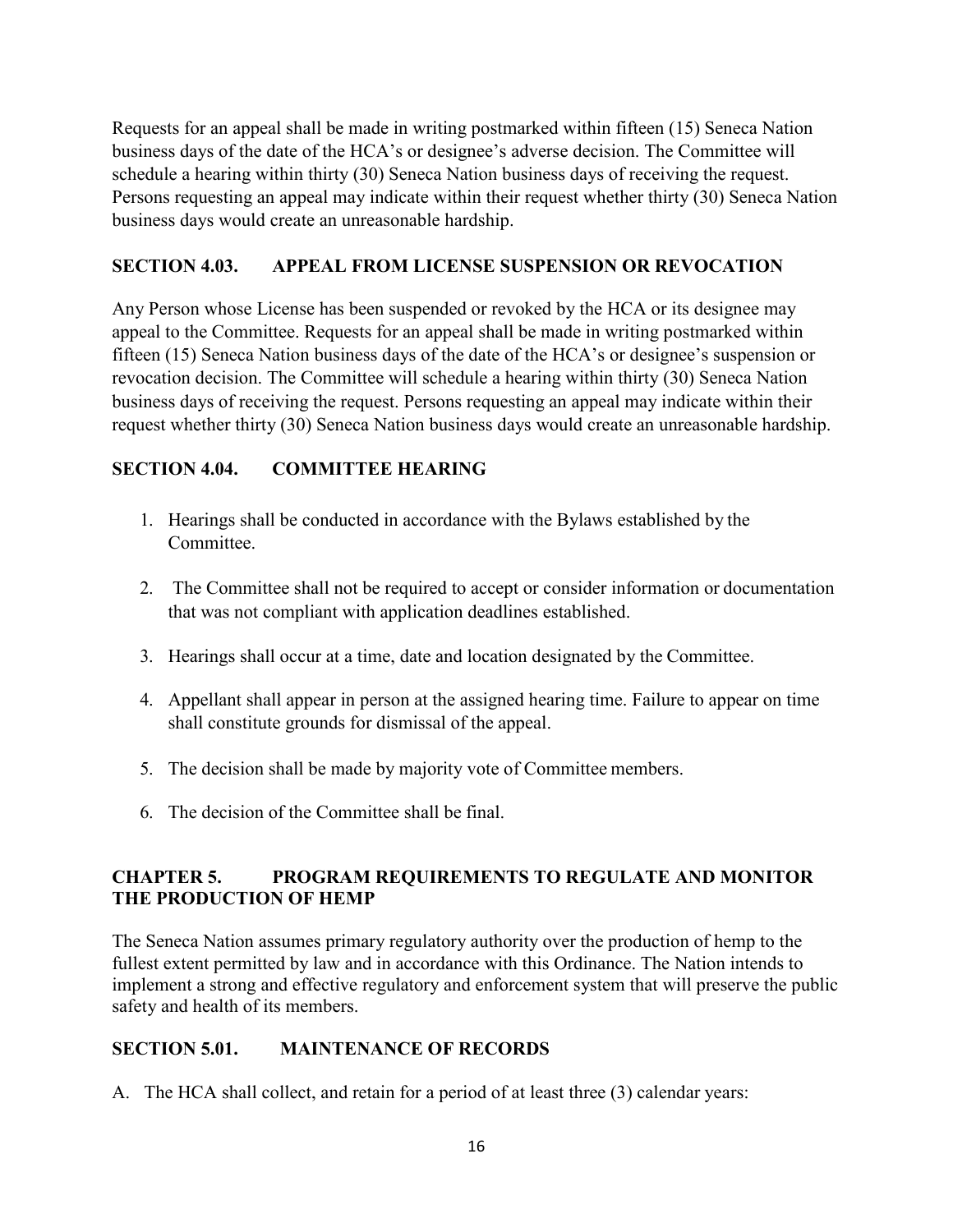- 1. Location ID information for every Lot, site or location where the HCA has approved hemp to be grown.
- 2. All documents and records pertaining to the Producer's business.
- 3. All documents and records pertaining to the HCA's and Producer's sampling, testing, inspections, audits, disposals, and remediations.

# **SECTION 5.02. PRE-HARVEST TESTING REQUIREMENTS**

- 1. All Hemp produced within Seneca Nation Territory must be produced in accordance with this Ordinance.
- 2. The HCA shall collect official samples from every Producer and every Lot until program data is available to develop performance-based sampling protocols.
- 3. For the purposes of these procedures, a "lot" is a contiguous area in a field, greenhouse, or indoor growing structure containing the same variety or strain of cannabis throughout. In addition, "lot" refers to the batch of contiguous, homogeneous whole of a product being sold to a single buyer at a single time.
- 4. The Producer shall not harvest Hemp before sampling by the HCA or its designee, including the Sampling Agent.
- 5. The HCA or its designee, with the Sampling Agent, must have complete and unrestricted access during business hours to all hemp, all land, buildings, etc. used for cultivation, handling, and/or storage of Hemp.
- 6. The Producer must contact the HCA and arrange for and ensure the sampling of each Location ID no more than thirty (30) days prior to anticipated harvest for the purpose of ensuring that the Location ID's total THC is within the acceptable hemp THC level on a dry weight basis. Producers may not collect samples from their own growing facilities.
- 7. The method used for sampling from the flower material of the cannabis plant must be sufficient at a confidence level of ninety-five percent (95%) that no more than one percent of the plants in each Lot will not test above the acceptable hemp THC level of 0.3 percent on a dry weight basis.
- 8. During a scheduled sample collection, the producer or an authorized representative of the Producer shall be present at the growing site.
- A. Procedures for Sampling
	- 1. One Location ID is to be sampled at a time to ensure the hemp sampled and equipment used are not commingled across Lots; then proper sanitization of equipment applied before the next sampling process.
	- 2. The following equipment and supplies may be used: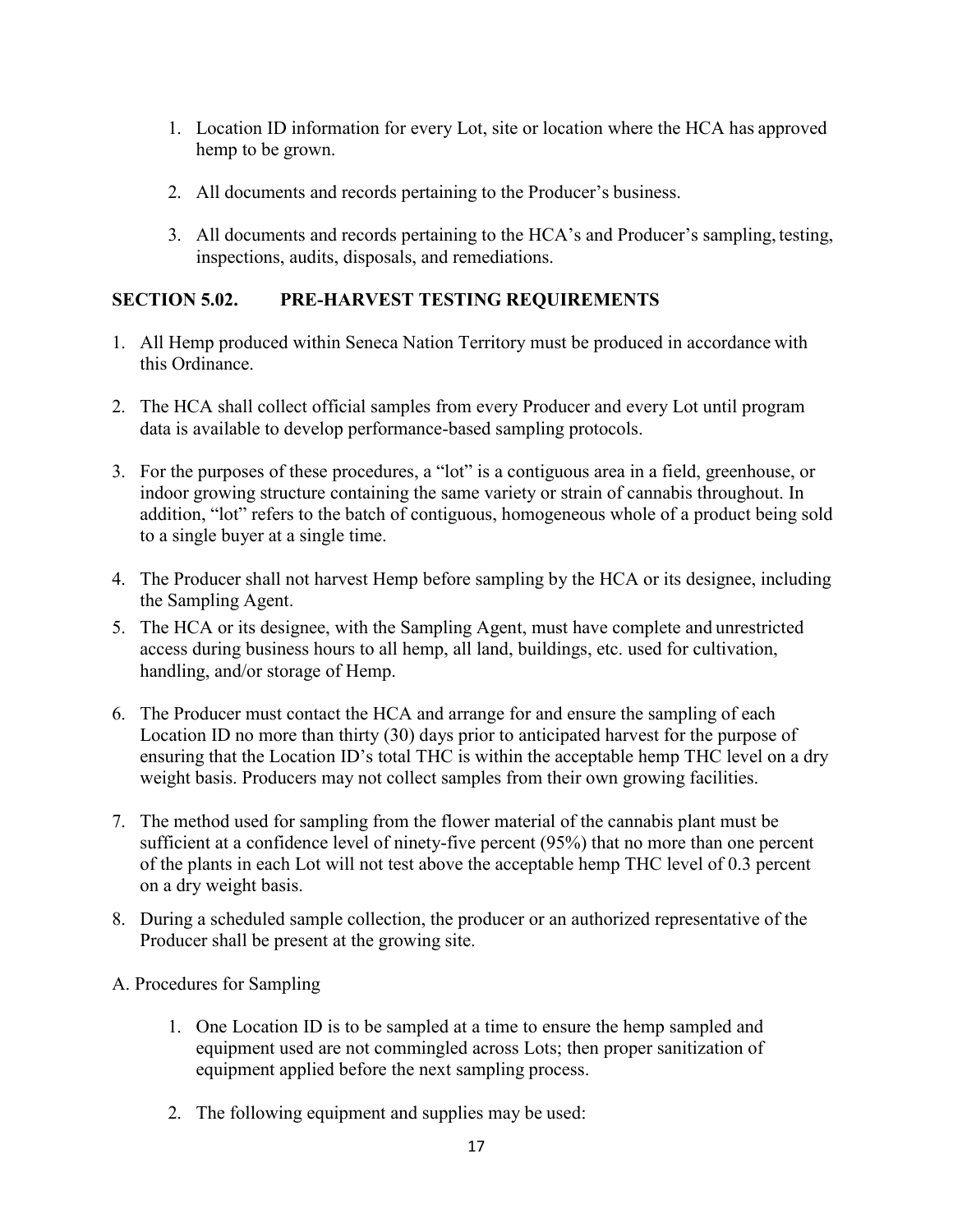- i. Garden pruners/shears (Cleaned prior to and following each composite sample. Some examples of appropriate cleaning agents and supplies to use on garden pruners/shears are bleach, rubbing alcohol, steel wool, and/or sandpaper.) Sample bags, paper;
	- a. The size of the bags will depend upon the number of clippings collected per Lot.
	- b. The bags should be made from material known to be free from THC.
- ii. Security tape;
- iii. Permanent markers;
- iv. Sample collection forms;
- v. GPS unit of Lot being sampled;
- vi. Disposable gloves Nitrile; and
- vii. Ladder.
- 3. The HCA, with the assistance of the Sampling Agent, must collect the minimum number of plant specimens necessary to represent a homogenous composition of the Lot.
- 4. Surveillance of the growing area.
	- i. The Sampling Agent shall verify the GPS coordinates of the growing area as compared with the GPS coordinates submitted by the Producer to the Seneca Nation Hemp Production Program.
	- ii. The Sampling Agent shall estimate the average height, appearance, approximate density, condition of plants, and degree of maturity of the inflorescences (flowers/buds).
	- iii. The Sampling Agent shall visually establish the homogeneity of the stand to establish that the growing area is of like variety.
- 5. Time of Sampling
	- i. Within 30 days prior to the anticipated harvest of a designated hemp lot, an approved sampling agent, State or Tribally designated person or Federal, State, local, or Tribal law enforcement agency shall collect representative samples from such cannabis plants for THC concentration level testing.
- 6. Field Sampling.
	- i. For purposes of determining the number of individual plants to select for sampling, the size of the grow area must be considered;
	- ii. For Lots of less than one (1) acre, including greenhouses, select a minimum of one (1) plant, then take a cutting from the plant to form a sample. For Lots of one (1) to ten (10) acres, including greenhouses, select a minimum of one plant per acre, then take cuttings of each plant, then combine to form a composite sample.
	- iii. For growing areas larger than ten (10) acres, including greenhouses, the number of plants that will be selected to form a composite sample is based upon the Codex Alimentarius Recommended Methods of Sampling for the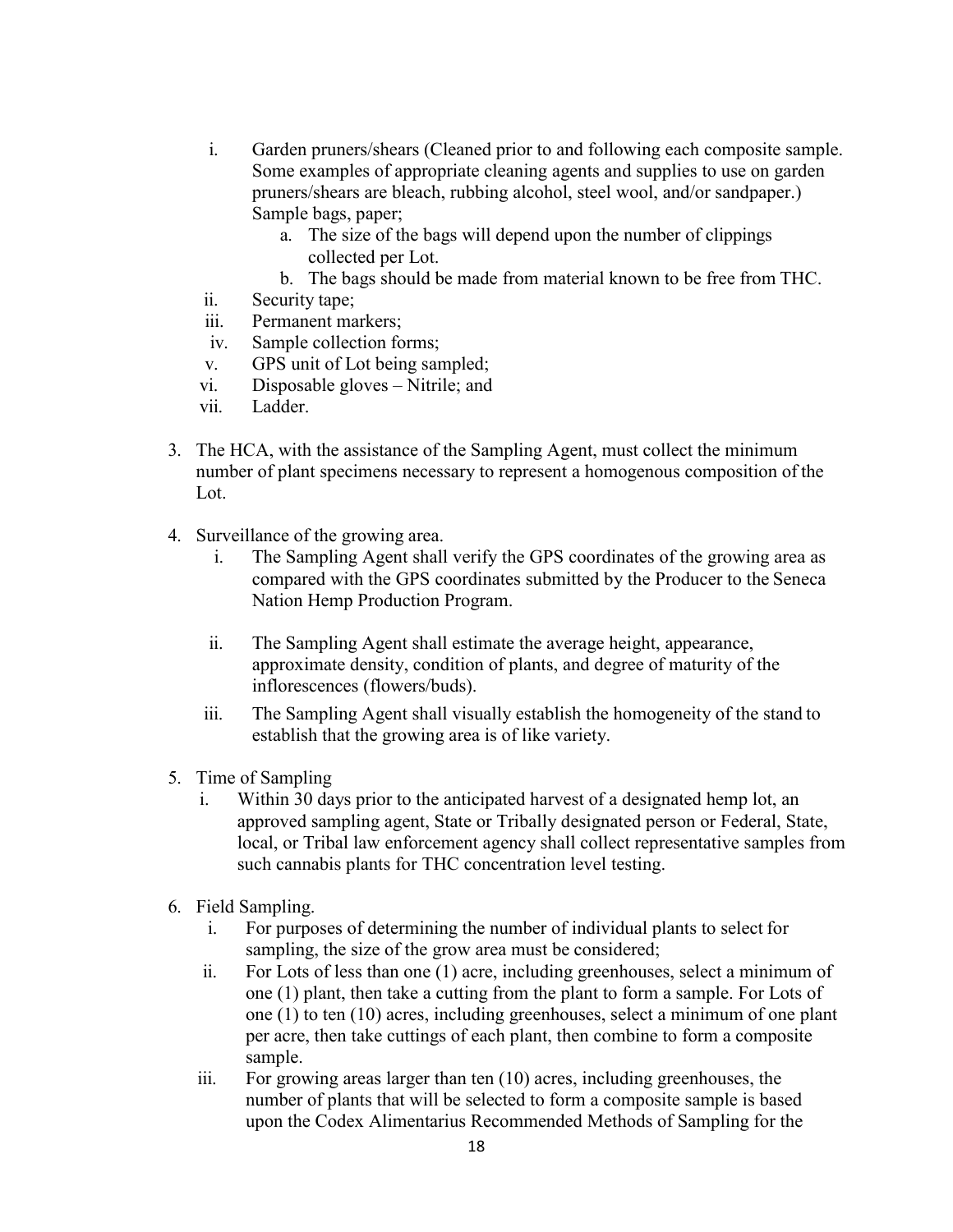Determination of Pesticide Residues for Compliance with MRLS CAC/GL 33-1999. See table (A) below.

| Number   | Sample      | Number   | Sample      | Number    | Sample      | Number   | Sample      |
|----------|-------------|----------|-------------|-----------|-------------|----------|-------------|
| of acres | <b>Size</b> | of acres | <b>Size</b> | of acres  | <b>Size</b> | of acres | <b>Size</b> |
| 11       | 11          | 40       | 36          | $75 - 76$ | 61          | 119-120  | 86          |
| 12       | 12          | 41-42    | 37          | 77        | 62          | 121-122  | 87          |
| 13       | 13          | 43       | 38          | 78-79     | 63          | 123-124  | 88          |
| 14       | 14          | 44       | 39          | 80-81     | 64          | 125-126  | 89          |
| 15       | 15          | 45-46    | 40          | 82        | 65          | 127-128  | 90          |
| 16       | 16          | 47       | 41          | 83-84     | 66          | 129-130  | 91          |
| 17       | 17          | 48       | 42          | 85-86     | 67          | 131-132  | 92          |
| 18-19    | 18          | 49-50    | 43          | 87        | 68          | 133-134  | 93          |
| 20       | 19          | 51       | 44          | 88-89     | 69          | 135-136  | 94          |
| 21       | 20          | 52       | 45          | 90-91     | 70          | 137-138  | 95          |
| 22       | 21          | 53-54    | 46          | 92        | 71          | 139-140  | 96          |
| 23       | 22          | 55       | 47          | 93-94     | 72          | 141-143  | 97          |
| 24       | 23          | 56       | 48          | 95-96     | 73          | 144-145  | 98          |
| 25-26    | 24          | 57-58    | 49          | 97-98     | 74          | 146-147  | 99          |
| 27       | 25          | 59       | 50          | 99        | 75          | 148-149  | 100         |
| 28       | 26          | 60-61    | 51          | 100-101   | 76          | 150-152  | 101         |
| 29       | 27          | 62       | 52          | 102-103   | 77          | 153-154  | 102         |
| 30       | 28          | 63-64    | 53          | 104-105   | 78          | 155-156  | 103         |
| 31-32    | 29          | 65       | 54          | 106-107   | 79          | 157-157  | 104         |
| 33       | 30          | 66-67    | 55          | 108       | 80          | 159-161  | 105         |
| 34       | 31          | 68       | 56          | 109-110   | 81          | 162-163  | 106         |
| 35       | 32          | 69-70    | 57          | 111-112   | 82          | 164-166  | 107         |
| 36       | 33          | 71       | 58          | 113-114   | 83          | 167-168  | 108         |
| 37-38    | 34          | 72-73    | 59          | 115-116   | 84          | 169-170  | 109         |
| 39       | 35          | 74       | 60          | 117-118   | 85          | 171-173  | 110         |

A. Adjusted primary plant sample sizes for fields from 11 to 173 acres:

#### 7. Collecting Samples from each Lot:

- i. Sampling Agents shall always walk at right angles to the rows of plants if possible, beginning at one point of the Lot and walking towards another point on the opposite side of the Lot. If the Lot is too dense for this to be possible, the sampling agent shall take all reasonable steps to ensure that a sample is collected that represents a homogenous composition of the lot by avoiding edges and thoroughfares.
- ii. While walking through the growing area, the Sampling Agent shall cut at least the outlined number of inflorescences (the flower or bud of a plant) based on the acreage of the growing area, at random but convenient distances. Avoid collecting sample specimens from the borders of the field/greenhouse.
- iii. The cut shall be obtained from the flowering tops of plants when flowering tops are present, and shall be approximately five (5) to eight (8) inches in length from the "main stem" (that includes the leaves and flowers), "terminal bud" (that occurs at the end of a stem), or "central cola" (cut stem that develops into a bud) of the flowering top of the plant.
- iv. Utilize a paper sample bag for collecting sample cuttings. Ensure that each bag has the minimum number of cuttings needed per acre. If one (1) bag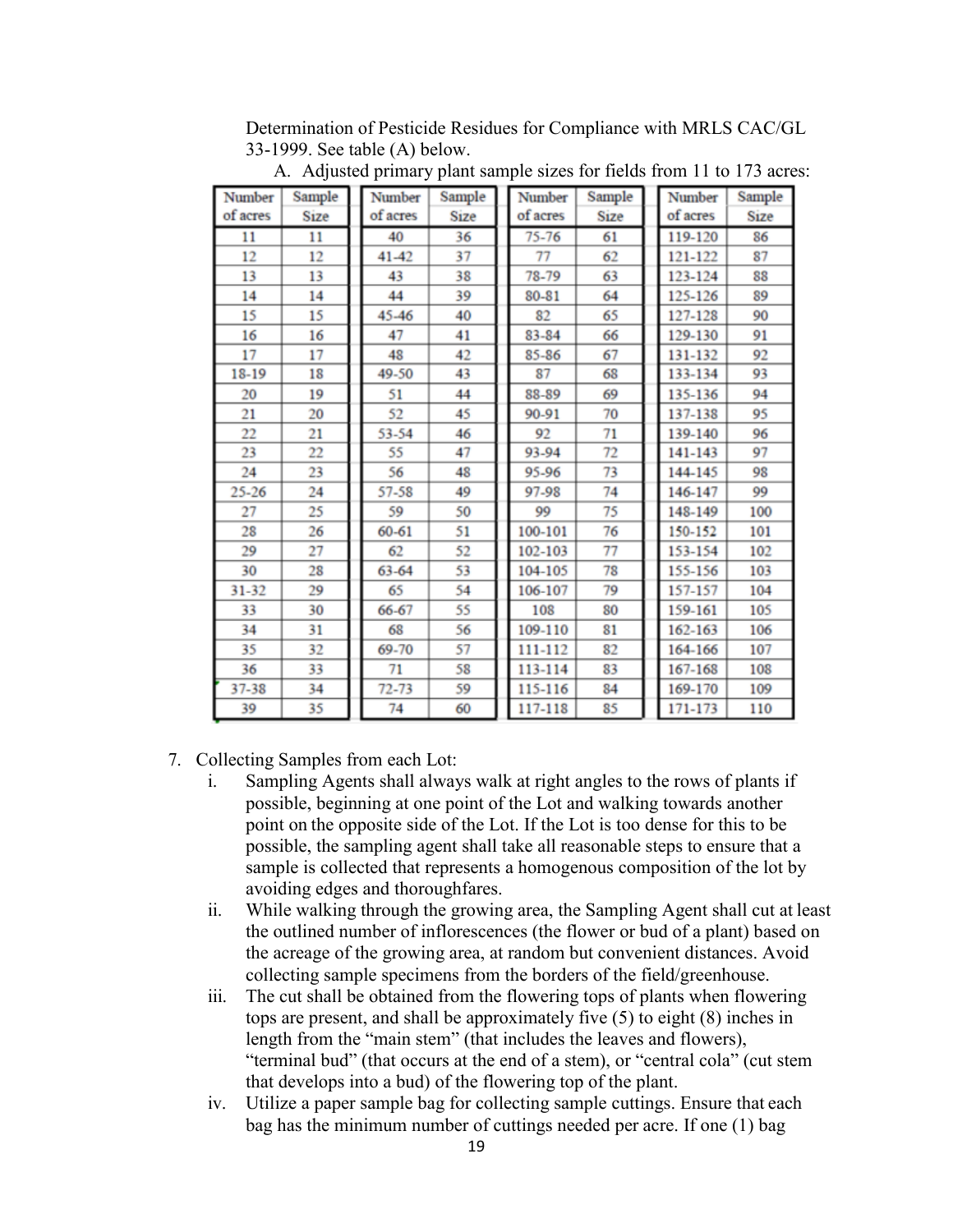cannot accommodate the minimum number of cuttings due to lot size, the sample may be divided into multiple bags, but must be clearly labeled in such a way that each bag is appropriately matched with the corresponding lot. (i.e. For lot 101 with three corresponding sample bags: 101 1 of 3, 101 2 of 3, 101 3 of 3.)

- v. Seal each bag and record the sample number or other documentation required by the HCA.
- 8. Sample identification:
	- i. The Sampling Agent shall seal each bag and record the sample identification number. The sample identification shall include, at a minimum:
		- A. Sampling Agent contact information;
		- B. Location ID;
		- C. Name and contact information of the Producer;
		- D. Hemp Producer license number;
		- E. Date of sample;
		- F. Lot, subfield, or other identifier as provided by the USDA Farm Service Agency; and
		- G. Any other information that may be required by the HCA, mail delivery services, or others as applicable and approved by the HCA.
- B. Testing Methodology.
	- 1. The Producer shall identify a laboratory that adheres to the standards of performance as outlined in the Final Rule or DEA-registered laboratory capable of testing, using post-decarboxylation or high-performance liquid chromatography (HPLC), for delta-9 tetrahydrocannabinol concentration levels to determine the total THC concentration level on a dry-weight basis. The testing methodology must consider the potential conversion of THCA in hemp into THC. The test result must report the total available THC derived from the sum of the THC and THCA content. Testing by non-DEA-registered laboratories may, at the discretion of the HCA, be considered sufficient until January 1, 2022.
	- 2. Testing costs and fees shall be the responsibility of the Producer.
	- 3. Any test of a representative sample exceeding the acceptable hemp THC level is conclusive evidence that the Lot is not in compliance, hemp may not be further handled, processed, or enter commerce, and Producer shall ensure the Lot is properly disposed or remediated with commensurate re-testing.
		- i. If a Producer elects to perform remediation activities, an additional sampling and testing of the post-remediated crop must occur.
	- 4. Analytical testing laboratories for purposes of detecting the concentration levels of THC shall meet the following standards:
		- i. Laboratory quality assurance must ensure the validity and reliability of test results;
		- ii. Analytical method selection, validation, and verification must ensure that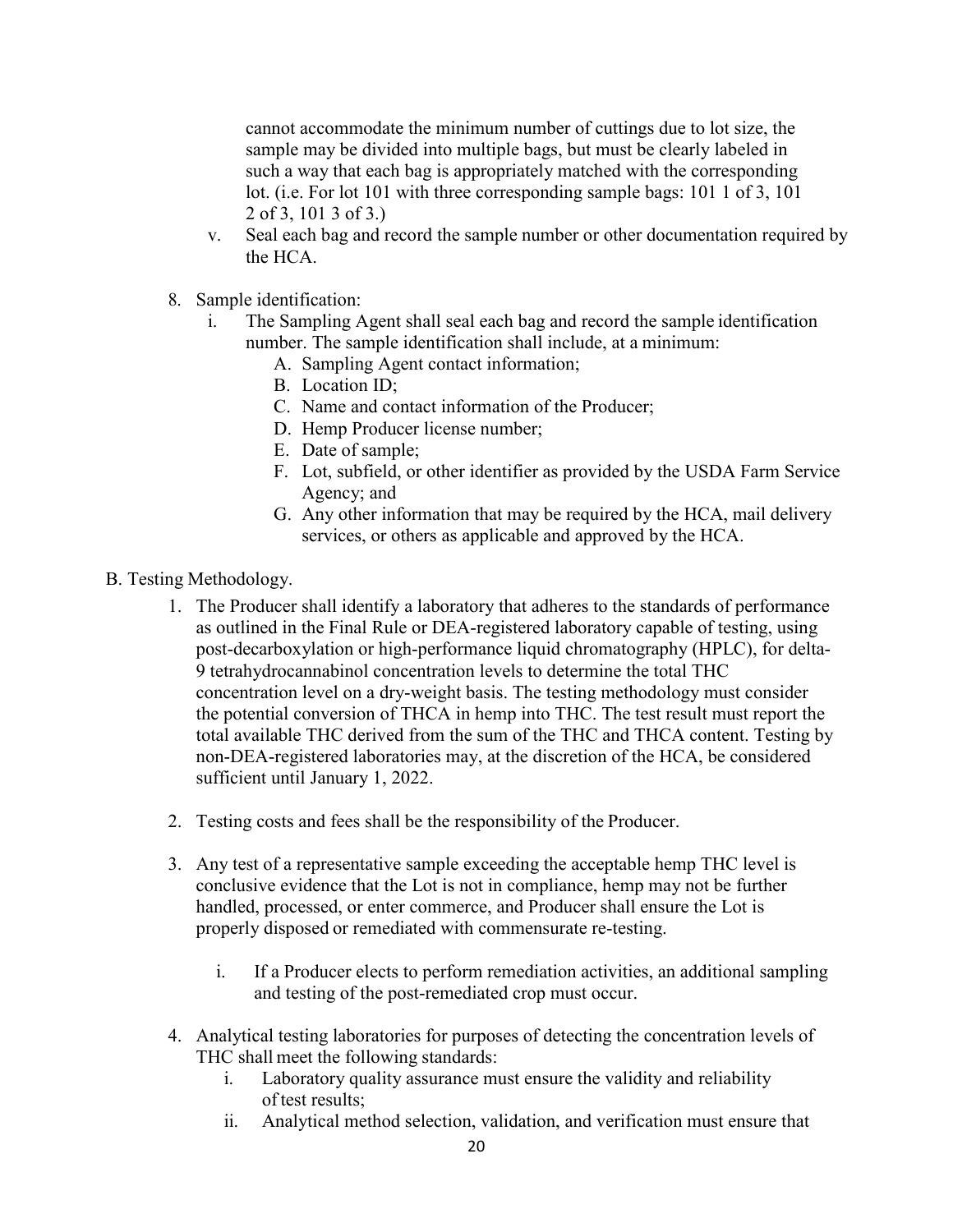the testing method used is appropriate (fit for purpose), and that the laboratory can successfully perform the testing;

- iii. The demonstration of testing validity must ensure consistent, accurate analytical performance;
- iv. Method performance specifications must ensure analytical tests are sufficiently sensitive for the purposes of the detectability requirements of this part; and
- v. An effective disposal procedure for non-compliant hemp that does not meet the requirements of this part.
- vi. Effective disposal procedures for non-compliant samples that do not meet the requirements of this part.
- vii. Measurement of uncertainty (MU) must be estimated and reported with test results. Laboratories shall use appropriate, validated methods and procedures for all testing activities and evaluate measurement of uncertainty.
- viii. Hemp testing laboratory must be International Organization for Standardization (ISO) 17025 accredited.
- ix. Sample preparation of pre- or post-harvest sample shall require grinding of the sample to ensure homogeneity of plant material prior to testing.
- x. At a minimum, analytical testing of samples for total delta-9 tetrahydrocannabinol concentration levels must use post-decarboxylation or other similarly reliable methods approved by the Secretary in writing. The testing methodology must consider the potential conversion of delta-9 tetrahydrocannabinolic acid (THCA) in hemp into delta-9 tetrahydrocannabinol (THC), and the test result must reflect the total available THC derived from the sum of the THC and THCA content. Current testing methodologies meeting these requirements include gas chromatography and liquid chromatography. Other methods may be approved if they meet the regulatory requirements.
- xi. The total delta-9 tetrahydrocannabinol concentration level shall be determined and reported on a dry weight basis.
- A. Laboratories should create an internal SOP specific to testing and retesting hemp and should have the SOP available upon request for inspection.
- B. After December 31, 2022, laboratories approved for THC testing must also be registered with DEA to handle controlled substances under the Controlled Substances Act (CSA), 21 CFR part 1301.13.
- C. The HCA shall require testing laboratories to comply with USDA reporting requirements in subpart F of 7 CFR Part 990. Laboratories shall only submit test results used to determine compliance with this part. Test result from informal testing conducted throughout the growing season shall not be reported to the USDA.
- 5. Retest Procedures
	- i. Any hemp program licensee may request that the laboratory retest samples if it is believed the original THC concentration level test results were in error.
	- ii. If this occurs, the laboratory shall follow the same procedures as to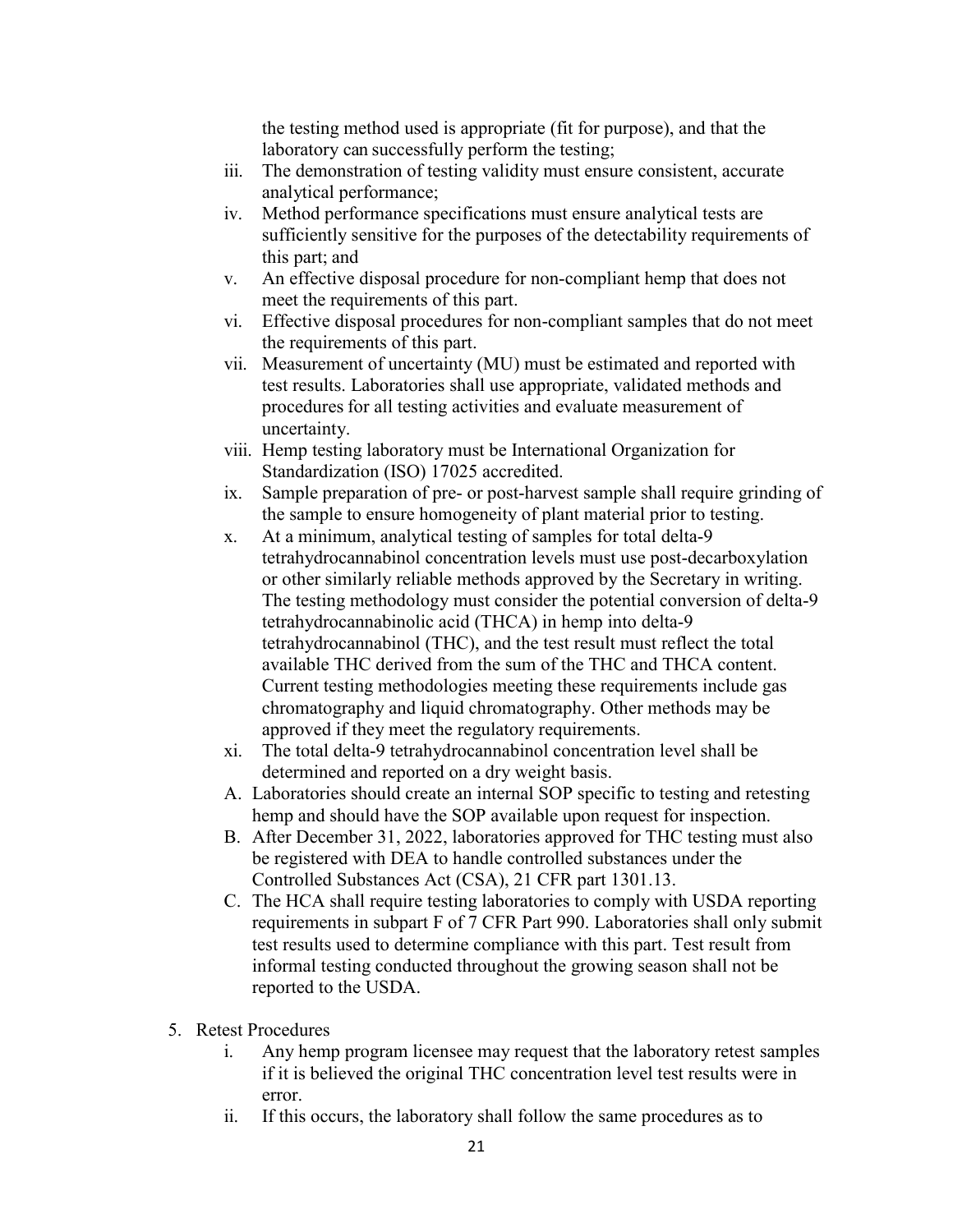conduct the initial test.

- iii. The licensee requesting the retest of the second sample will pay the cost of the test.
- iv. The retest results shall be issued to the licensee requesting the retest, and a copy shall be provided to the HCA or its designee.
- 6. Testing Remediated Hemp Samples
	- i. Licensees can "remediate" hemp following an initial failed test by shredding plant material in a product called "biomass." In this instance, laboratories will receive samples of remediated biomass material for retesting.
	- ii. For remediated testing, the laboratory shall follow the same procedures used to conduct an initial test, as described in this part.
	- iii. For remediated testing, the laboratory shall follow the same reporting requirements as described in this document. A licensee must maintain a legible copy of the remediated test results, available for inspection, for a period of three years from receipt of the testing results provided by the laboratory. Therefore, laboratories are encouraged to provide such documentation to licensees.
- 7. For each sample tested pursuant to this Section, the Producer shall obtain from a laboratory a certificate of analysis that includes, at a minimum, the following information:
	- i. General information identifying that the Hemp that is the subject of the certificate of analysis is the product of a sample tested by the independent testing laboratory;
	- ii. The date the Hemp was sampled, the date testing was performed, and methodology used to analyze the sample;
	- iii. A statement indicating whether the sample contained a THC concentration that does not exceed the acceptable hemp THC level on a dry weight basis; and
	- iv. The test result must report the total available THC derived from the sum of the THC and THCA content.
- 8. Nothing in this Section shall prevent a Producer from voluntarily collecting samples and testing Hemp for quality assurance purposes.
- 9. If the Producer fails to complete harvest within thirty (30) days of sample collection, a secondary pre-harvested sample of the Lot shall be required to be submitted for re-testing.
- 10. Samples from Lots that meet the acceptable hemp THC level may enter the stream of commerce.
- 11. Any test of a representative sample resulting in higher than the acceptable hemp THC level shall be conclusive evidence that the Lot represented by the sample is not in compliance with this part and shall be disposed of or remediated in accordance with section 5.03.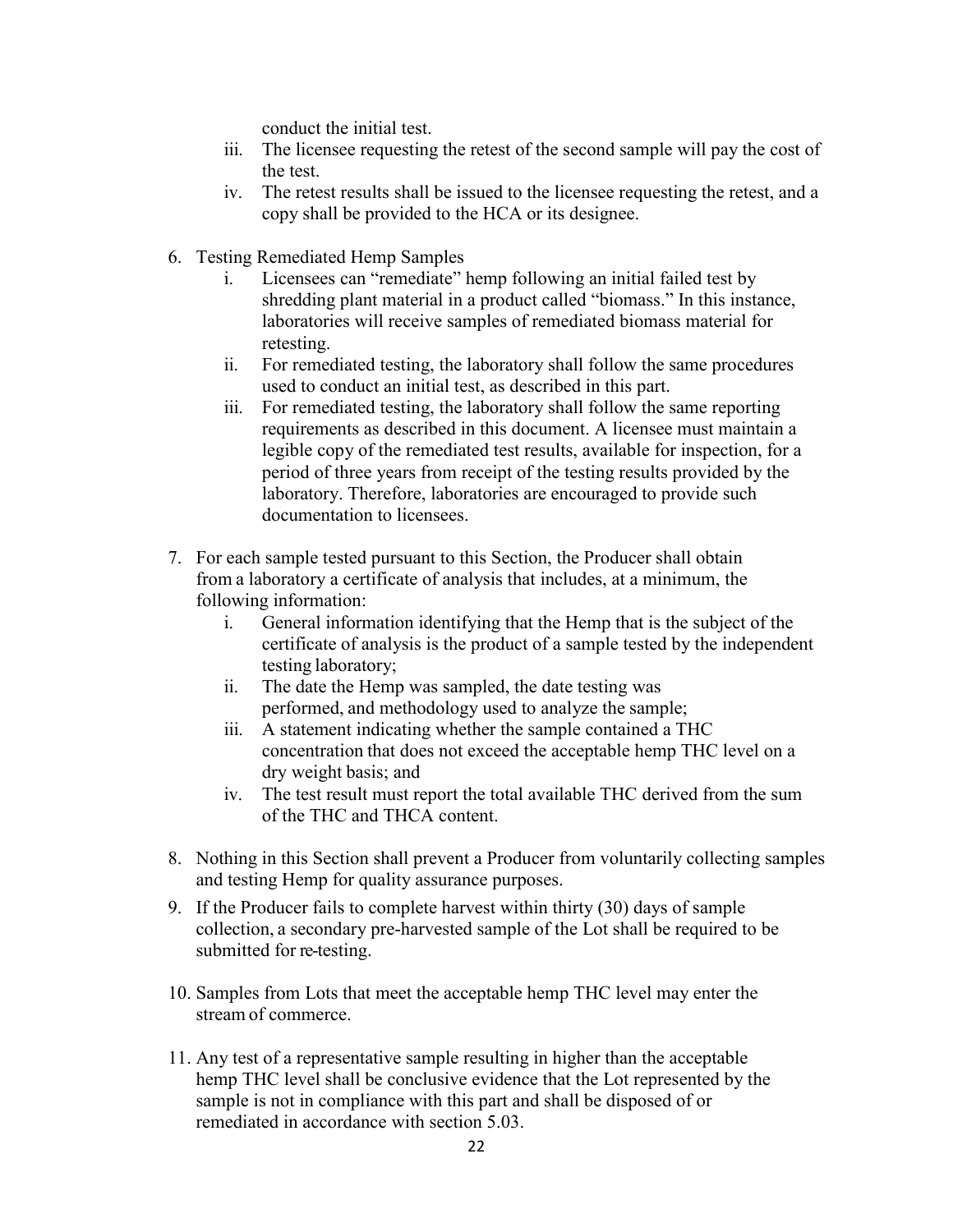12. Cannabis found to be outside the acceptable hemp THC level after re-testing a remediated sample must be immediately reported to the USDA and sequestered for proper disposal.

### **SECTION 5.03 PERFORMANCE-BASED SAMPLING**

- A. The HCA may use performance-based sampling that allows for reduced or no regulatory sampling of specific certified seed, varieties yielding consistently complaint hemp, Lots used for academic research by a college or university, historical performance of the Producer, or other elements, which have the potential to ensure at a confidence level of 95% that no more than 1% of the plants in each Lot would be noncompliant.
	- a. The HCA shall evaluate data from other tribal nations, states, and Canada; and historical data as it is acquired through the implementation of Seneca Nation's hemp plan for developing policies and guidelines surrounding performancebased sampling.
- B. Performance-based sampling does not prevent the HCA from conducting random inspections or sampling and testing of Lots at any time. The HCA reserves the right to conduct sampling at any time to ensure compliance with the acceptable THC level.
- C. In the event that the HCA is to implement performance-based sampling, the HCA shall update this plan accordingly and submit it to the USDA for approval prior to implementation.

# **SECTION 5.04. DISPOSAL AND REMEDIATION OF NON-COMPLIANT HEMP AND HEMP PRODUCTS**

- A. Cannabis plants ultimately exceeding the acceptable hemp THC level must be disposed of in accordance with the Controlled Substances Act (CSA) and U.S. Drug Enforcement Administration (DEA) regulations using a reverse distributor, or on site at the farm or hemp production facility under the direction of the HCA. On site disposal methods that a Producer must use to render the non-compliant hemp as nonretrievable and non-ingestible, approved methods include: plowing under, mulching / composting, disking, bush mowing, deep burial, and burning.
- B. Remediation refers to any process by which non-compliant hemp (THC concentration > 0.3%) is rendered compliant (THC concentration  $\leq$  0.3%). Remediation can be achieved by separating and destroying non-compliant flowers while retaining stalks, leaves, and seeds; or by shredding the entire hemp plant to create a homogenous "biomass," both methods must be retested for THC compliance
- C. The Nation shall promptly notify the USDA of any occurrence of plants not meeting the Hemp definition and attach records showing disposal of all plants in the Lot.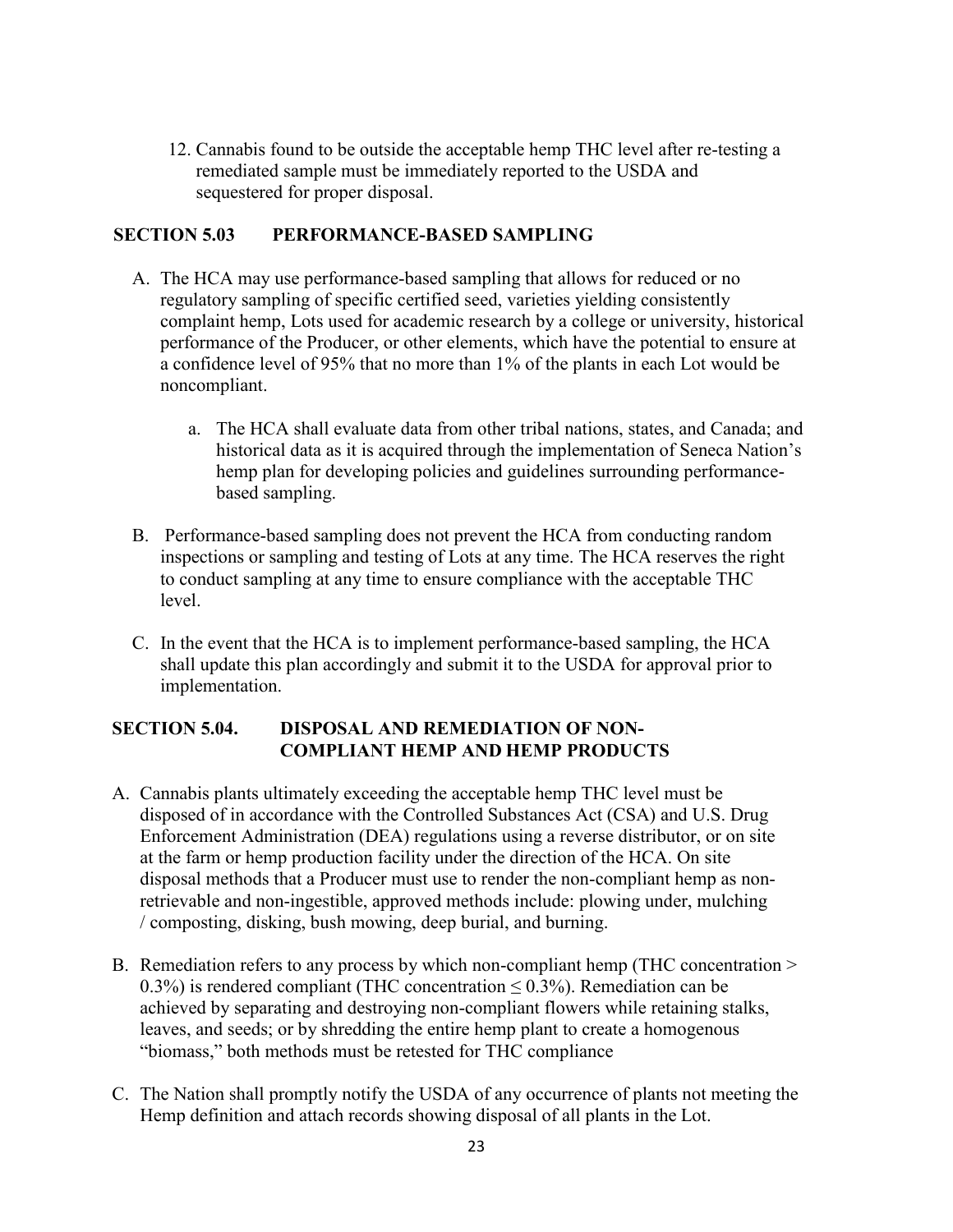- D. The Nation Hemp Disposal or Remediation Report and each corresponding disposition certificate must be submitted to the USDA on the  $1<sup>st</sup>$  day of each month. If this date falls on a holiday or weekend, the report is due the next business day.
- E. Producers must verify disposal or remediation by submitting required documentation in accordance with 7 CFR §990.27. All records regarding disposal and remediation of all cannabis plants that do not meet the definition of hemp shall be made available for inspection by the HCA or its designee during reasonable business hours in accordance with this Ordinance.
- F. The Producer must notify and receive prior approval from the HCA before any disposal or remediation of a non-compliant crop is to take place.
- G. The Producer shall be responsible for the cost of crop disposal or remediation.
- H. The Producer shall ensure that non-compliant hemp is properly disposed or remediated. This may come in the form of in-person verification by the HCA or its designee, or alternative preapproved requirements that direct growers to provide pictures, videos, or other proof that disposal or remediation occurred successfully.
- I. Non-compliant hemp plants may be remediated by separating and destroying non-compliant flowers, while retaining stalks, leaves, and seeds.
	- a. Non-compliant hemp plants may be remediated by shredding the entire hemp plant to create "biomass." All flowers, buds, trichomes, leaves, stalks, seed, and all plant parts from a Lot should be chopped or shredded in such a way as to create a homogenous, uniform blend of the Lot called "biomass." Lots should be kept separate and not be combined during this process. This biomass shall be resampled and retested to ensure the biomass material tests within an acceptable THC concentration level before it may enter the stream of commerce in accordance with this Ordinance.
- J. Equipment and Supplies:
	- a. Remediation:
		- i. Gloves
			- ii. Shears, clippers, scissors, shredding equipment (to remove non-compliant flowers from stalks)
			- iii. Striping, shredding, or mulching equipment
			- iv. Large plastic bags or other containers to store shredded biomass
			- v. The bags and containers should be made from material known to be free from THC
			- vi. Marking and labeling equipment (to mark and label hemp lots for remediation from other lots)
	- b. Disposal:
		- i. Plow or tractor (for plowing, mulching, composting, disking, bush mowing, deep burial)
		- ii. Composter (for composting)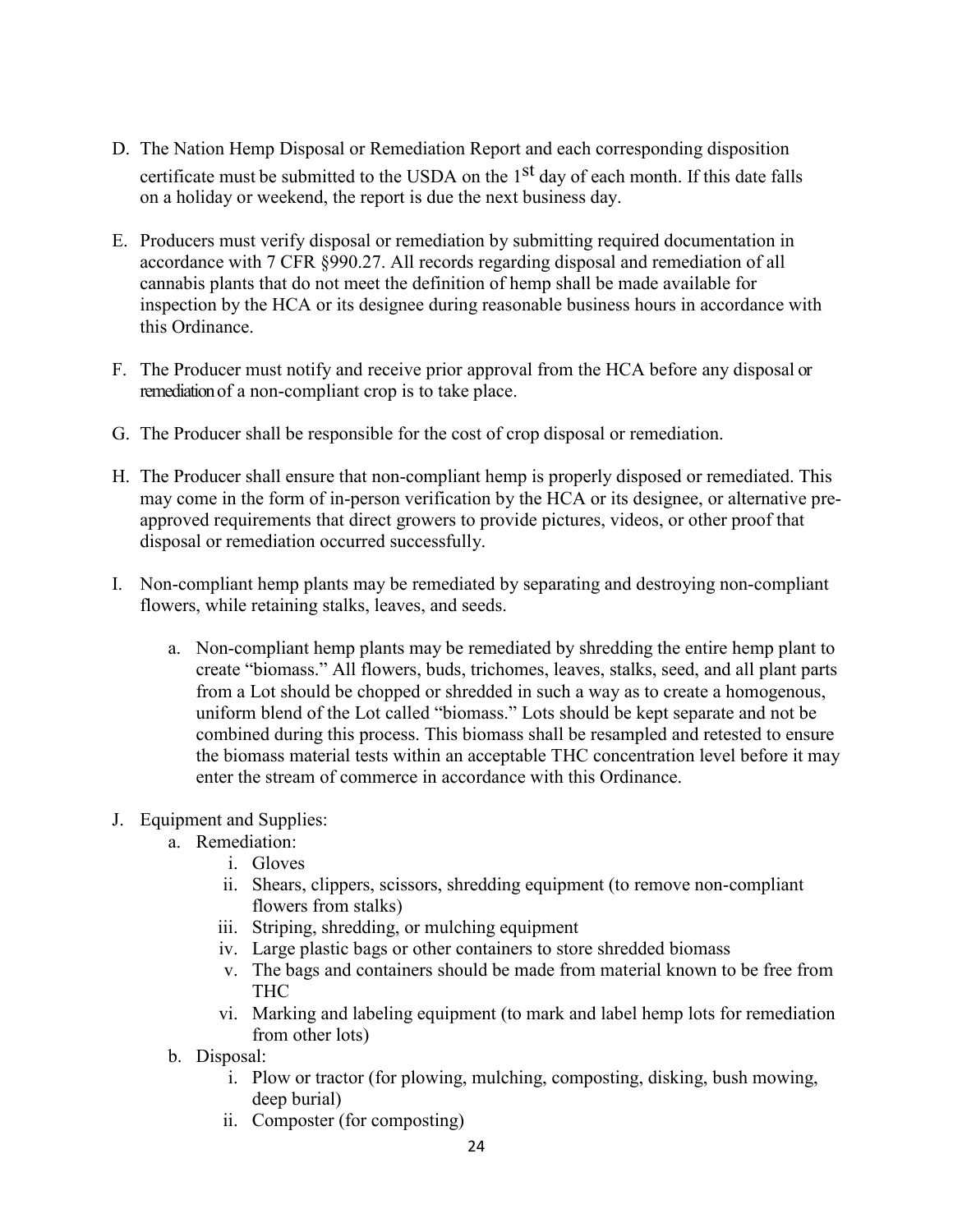- iii. A burn area and fire equipment (for burning non-compliant lots)
- c. Resampling:
	- i. Disposable gloves Nitrile
	- ii. Scoop with long handle (cleaned prior to and following each sample)
	- iii. Bag to store resample
	- iv. Permanent markers
	- v. The bags should be made from material known to be free from THC
	- vi. A 750 mL or similar measuring instrument (cleaned prior to and following each sample)
- K. Remediated biomass should be separated from any compliant hemp stored in the area and clearly labeled and demarcated as "hemp for remediation purposes." All lots subject to remediation should be stored, labeled and demarcated apart from each other and from other compliant hemp lots stored or held nearby.
- L. Remediated biomass should not leave the labeled and demarcated area until a test result showing compliance with the acceptable hemp THC level is received or until the biomass will be destroyed.
- M. A representative sample of the biomass should be taken for compliance purposes. When taking the resample, the sampling agent should take biomass material from various depths, locations, and containers in the labeled and demarcated area to collect a representative sample of the material. At minimum,  $\sim$ 750 mL or three (3) standard measuring cups of biomass material should be collected. Sampling agents may collect more biomass material based on the requirements of the testing laboratory. If  $\sim$ 750 mL of material is not available, the sampling agent should collect enough biomass material for a representative sample.
- N. An original copy of the resample test results, or a legible copy, should be retained by the producer or an authorized representative and available for inspection for a period of three (3) years from the date of receipt.

# **SECTION 5.05. ENFORCEMENT, NEGLIGENT VIOLATIONS, CULPABLE VIOLATIONS, AND CORRECTIVE ACTION PLANS**

- A. Producers shall not receive more than one (1) negligent violation per growing season. Negligent violations shall include the following:
	- 1. Failure to provide a legal description of land on which the Producer produces hemp;
	- 2. Failure to obtain a license from the Seneca Nation's HCA or its Designee, or other necessary authorization, as applicable; or
	- 3. Production of cannabis with a total delta-9 tetrahydrocannabinol concentration exceeding the acceptable hemp THC level. Hemp Producers do not commit a negligent violation under this section if they make reasonable efforts to grow hemp and the cannabis does not have a total delta-9 tetrahydrocannabinol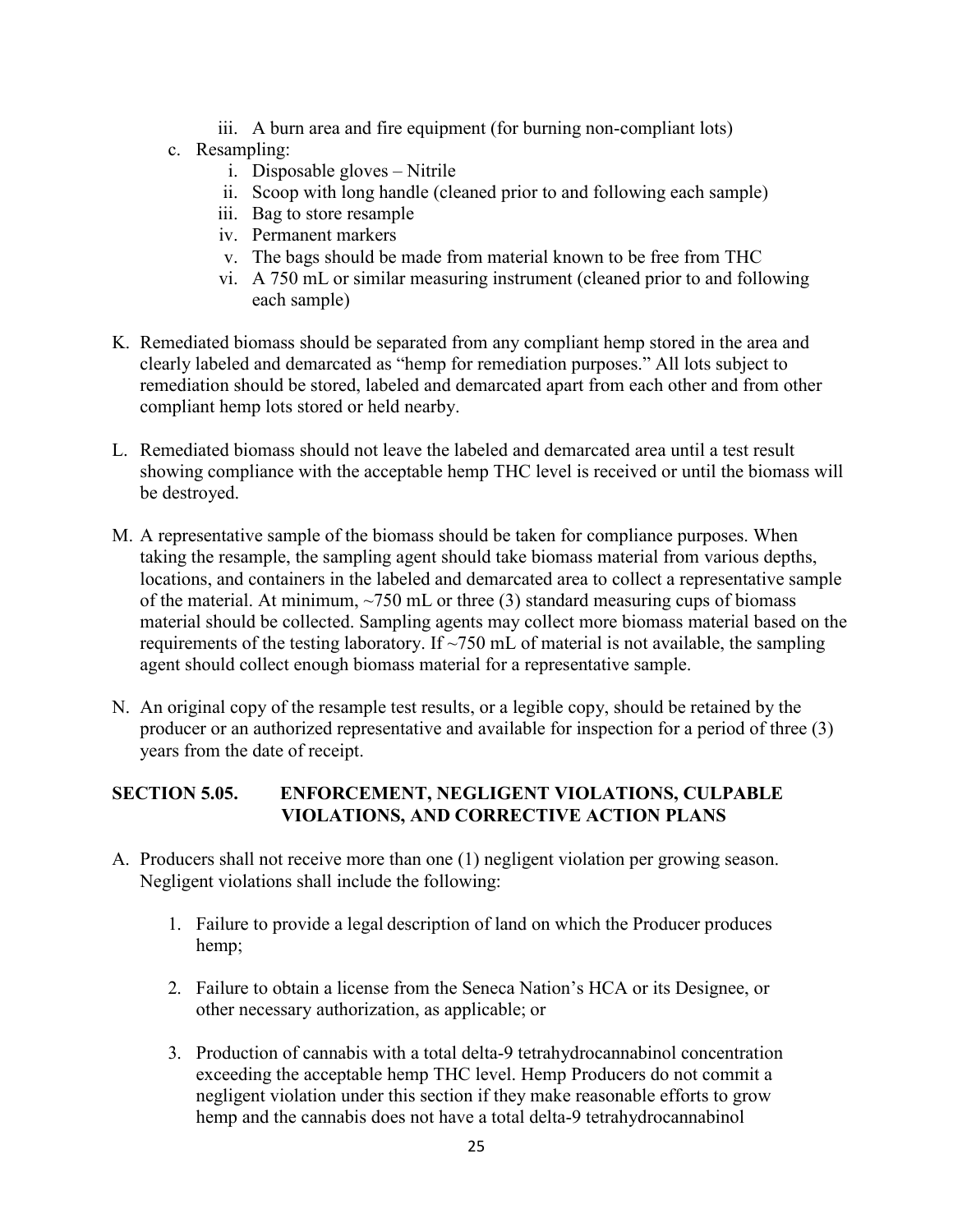concentration of more than 1.0 percent on a dry weight basis.

- B. A Producer who is found by the HCA to have committed a negligent violation, shall be subject to a corrective action plan. Corrective action plans may be a plan proposed by a licensed hemp Producer and approved by the HCA for correcting a negligent violation(s) or non-compliance(s) with the applicable provisions of this Ordinance, or other applicable law(s). Also, a plan proposed by the HCA for correcting violations or non-compliances with the Ordinance, or other applicable law(s). At minimum, the following information shall be included in the plan:
	- 1. A reasonable date by which the Person shall correct his or her violation; and
	- 2. A requirement for periodic reports from the Person to the HCA or its Designee about the Person's compliance with the corrective action plan and regulations for a period of at least two (2) years from the date of the negligent violation.
- C. The HCA shall conduct inspections to determine if the Corrective Action Plan is followed.
- D. A Producer that negligently violates this Ordinance shall not as a result of that violation be subject to any criminal enforcement action by the Federal, State, Seneca Nation, or local government.
- E. A Producer who is found by the HCA to have negligently violated provisions of this Ordinance governing that Person's participation in the Hemp Program three (3) times in a five (5) year period shall be ineligible to hold a license for a period of five (5) years beginning on the date of the third violation.
- F. A Producer of cannabis with a total delta-9 tetrahydrocannabinol concentration exceeding the acceptable hemp THC level, does not commit a negligent violation under subsection 5.04 (A) if the Producer make reasonable efforts to grow hemp and the cannabis does not have a total delta- 9 tetrahydrocannabinol concentration of more than 1.0 percent on a dry weight basis.
- G. A Person who is found by the HCA to have violated provisions of this Ordinance governing that Person's participation in the hemp program with a culpable mental state greater than negligence shall be immediately reported to the following law enforcement agencies:
	- 1. The Chief Marshal of applicable territory of the Seneca Nation;
	- 2. The Attorney General of the United States; and
	- 3. Paragraphs (B) and (D) of this section shall not apply to culpable violations.
- H. Any Person or Key Participant convicted of a felony relating to a controlled substance under State or Federal law shall be ineligible, during the 10-year period following the date of conviction, to produce hemp under this Ordinance.
	- 1. Civil fines may be assessed per discretion of the HCA when convictions occur while licensed under this Ordinance.
	- 2. Any Producer growing hemp lawfully with a license, registration, or authorization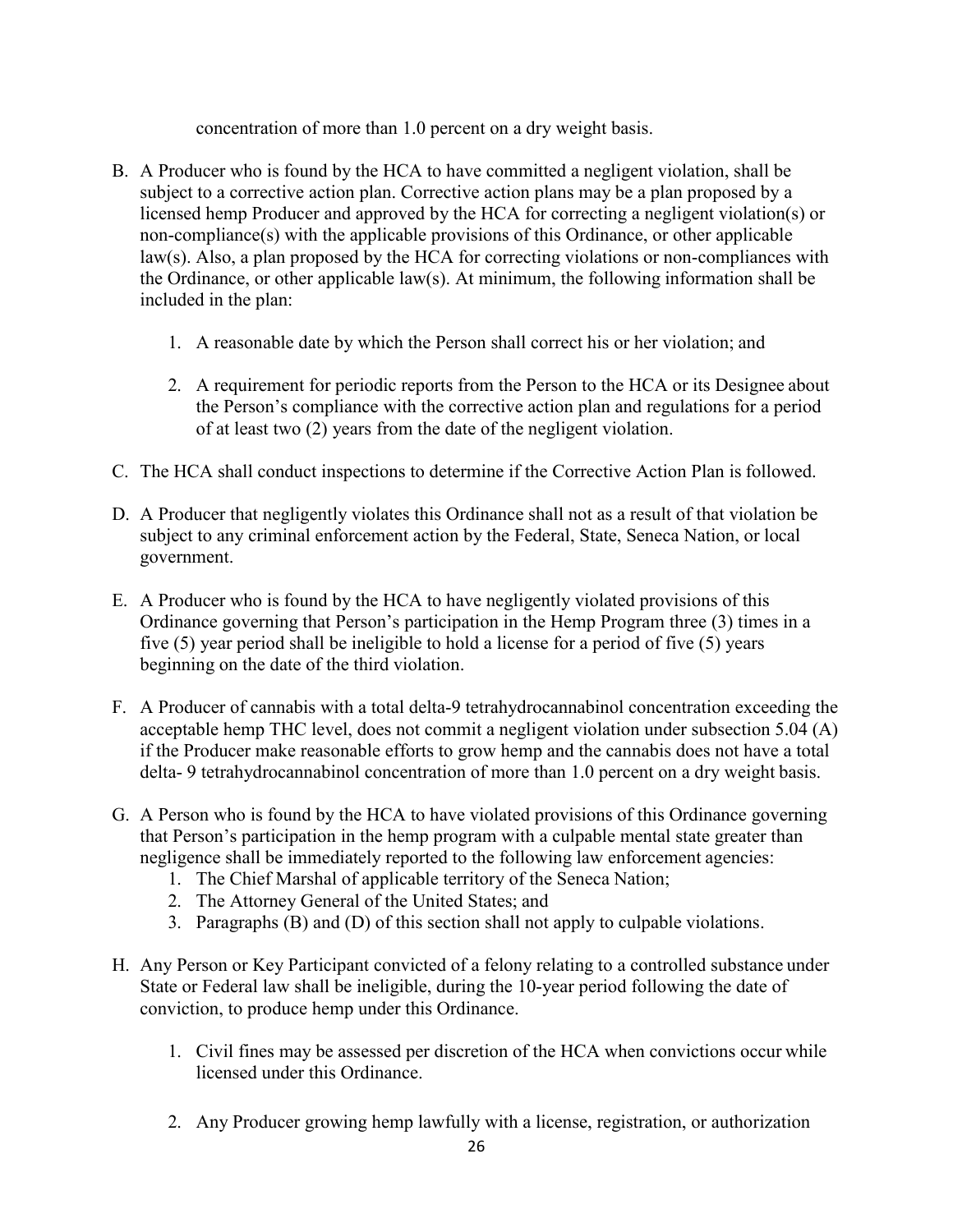under a pilot program authorized by 7606 of the Agricultural Act of 2014 (7 U.S.C. 5940) before December 20, 2018, and whose conviction also occurred before that date shall be exempted from paragraph (H) of this section.

- 3. For Producers that are entities, the HCA shall determine which employee(s) of a producer shall be considered to be participating in the Ordinance and subject to the felony conviction restriction for purposes of paragraph (F) of this section.
- I. Any Person who materially falsifies any information contained in an application to participate in the Hemp Program established by the Seneca Nation shall be ineligible to produce hemp under this Ordinance. Civil fines may be assessed per discretion of the HCA.
- J. Civil fines may be assessed at the discretion of the HCA in addition to the corrective measures referenced in this section.

### **SECTION 5.06. REPORTING TO THE SECRETARY**

- A. Producer Reports. Not more than thirty (30) days after receiving and compiling the hemp Producer's information, on the first of the month, the Hemp Compliance Administrator shall provide to the United States Secretary of Agriculture or the Secretary's designee, the Nation Hemp Producer Report. If the first of the month falls on a holiday or weekend, the reports are due the next business day. The report shall be submitted using a digital format compatible with the USDA's information sharing systems, whenever possible. Producer Reports shall include the following information:
	- 1. Producer information
		- i. For each new *individual* Producer, report shall contain the license identifier, full name of Producer(s), business address, telephone number, and email (if available).
		- ii. For each new *entity* Producer, report shall contain the license identifier, entity name, Employer Identification Number (EIN), full name of Key Participant(s), principal business location address, and the full name, title, telephone, and email address (if available) of each employee for whom the entity is required to submit a criminal history record report.
		- iii. For each existing Producer that was included in a previous report and whose reported information has changed, the report shall include the previously reported information and the new information.
	- 2. Status of Producer license
	- 3. Period covered by the report
	- 4. Certification of no changes during the current reporting cycle, if applicable.
- B. Disposal or Remediation Reports. If a producer has produced cannabis exceeding the acceptable hemp THC level, the cannabis must be disposed of or remediated. The HCA shall submit the Nation Hemp Disposal or Remediation Report on the first day of each month. If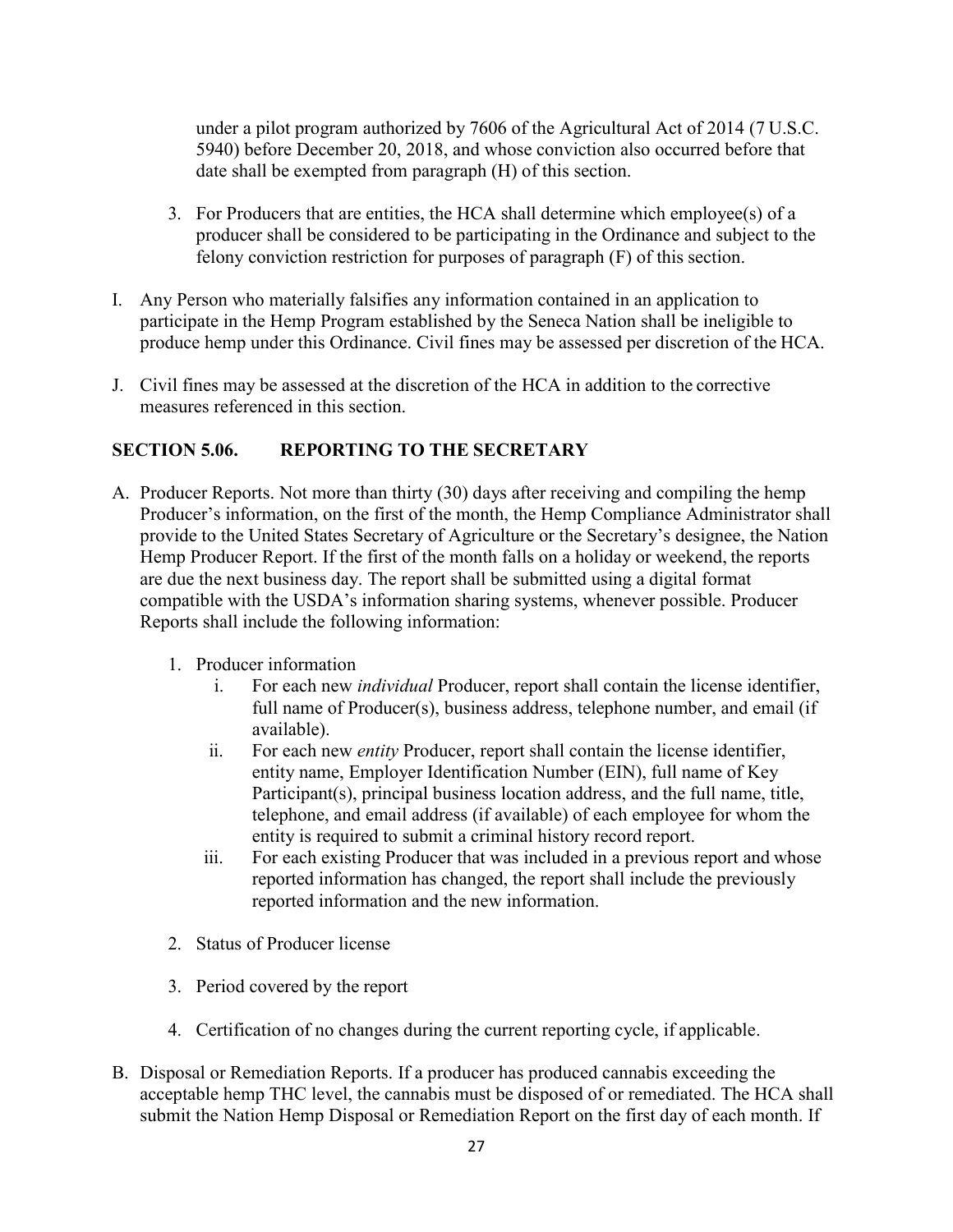the date falls on a holiday or weekend, the report is due the next business day. Disposal and Remediation Reports shall include the following information:

- 1. Name and address for each Hemp Producer
- 2. Producer license identifier
- 3. Location information such as FSA Lot number, location type, and geospatial location or other location descriptor for the production area subject to disposal.
- 4. Name and Organization of Disposition Agent
- 5. Date disposal or remediation was completed
- 6. Total acreage
- C. Annual Reports. The HCA shall submit the Nation Hemp Annual Report (AMS-25) by December  $15<sup>th</sup>$  of each year. Annual Reports shall include the following information:
	- 1. Total planted acreage.
	- 2. Total harvested acreage.
	- 3. Total acreage disposed and remediated.

D. Test Results Reports. Each Producer must ensure that the laboratory that conducts the test of the sample(s) from its lots reports the test results to USDA. Informal testing conducted throughout the growing season for purposes of monitoring THC concentration do not need to be reported to USDA. The test results report shall contain:

- 1. Producer's license or authorization identifier;
- 2. Name of Producer;
- 3. Business address of Producer;
- 4. Lot identification number for the sample;
- 5. Name of laboratory and, no later than December 31, 2022, the DEA registration number of laboratory for testing;
- 6. Date of test and report;
- 7. Identification of a pre-harvest or post-harvest retest; and
- 8. Test result.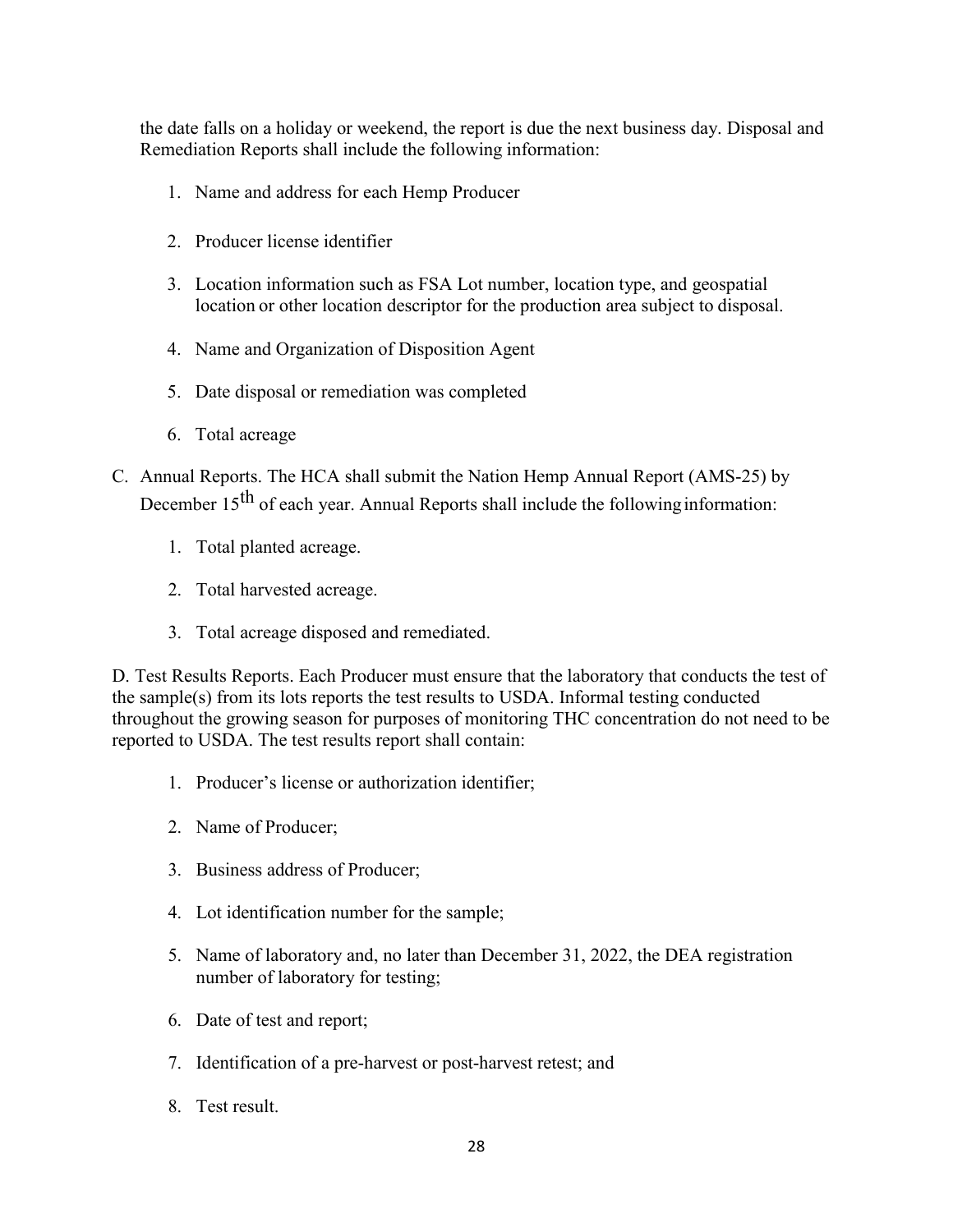### **SECTION 5.07. ESTABLISHING RECORDS WITH THE USDA FARM SERVICE AGENCY**

- A. All producers licensed to produce under the Nation Hemp Ordinance shall report hemp crop acreage with the Farm Service Agency (FSA) and shall provide, at minimum, the following information:
	- 1. Street address and, to the extent practicable, geospatial location for each Lot or greenhouse where hemp will be produced. If an Applicant operates in more than one location, or is producing under multiple licenses, production information shall be provided for each location.
	- 2. Acreage dedicated to the production of hemp, or greenhouse or indoor square footage dedicated to the production of hemp.
	- 3. License or authorization identifier in a format prescribed by USDA.
	- 4. Report changes to information provided on form (FSA-578) as commensurate with respective FSA program deadline.

### **SECTION 5.08. INTERSTATE COMMERCE**

The Nation reserves the right to engage in interstate commerce, to the fullest extent permitted by law. Nothing in this Ordinance prohibits the interstate commerce of Hemp or Hemp Products produced in accordance with this Ordinance.

### **CHAPTER 6. SUBMISSION OF HEMP ORDINANCE AS AMENDED AND MISCELLANEOUS PROVISIONS**

### **SECTION 6.01. SUBMISSION TO THE SECRETARY OF AGRICULTURE**

Upon approval by the Nation Council, the Seneca Nation Hemp Ordinance as amended, shall be submitted to the United States Secretary of Agriculture for approval.

### **SECTION 6.02. CERTIFICATION TO THE SECRETARY OF AGRICULTURE**

The President's Office shall attach for submission to the Secretary of Agriculture certification that the Nation has the resources and personnel to carry out the practices and procedures described herein.

### **SECTION 6.03. PROMULGATION OF ADDITIONAL RULES**

The HCA may promulgate rules pursuant to the provisions of this Ordinance to appropriately carry out the provisions herein.

### **SECTION 6.04 AMENDMENTS**